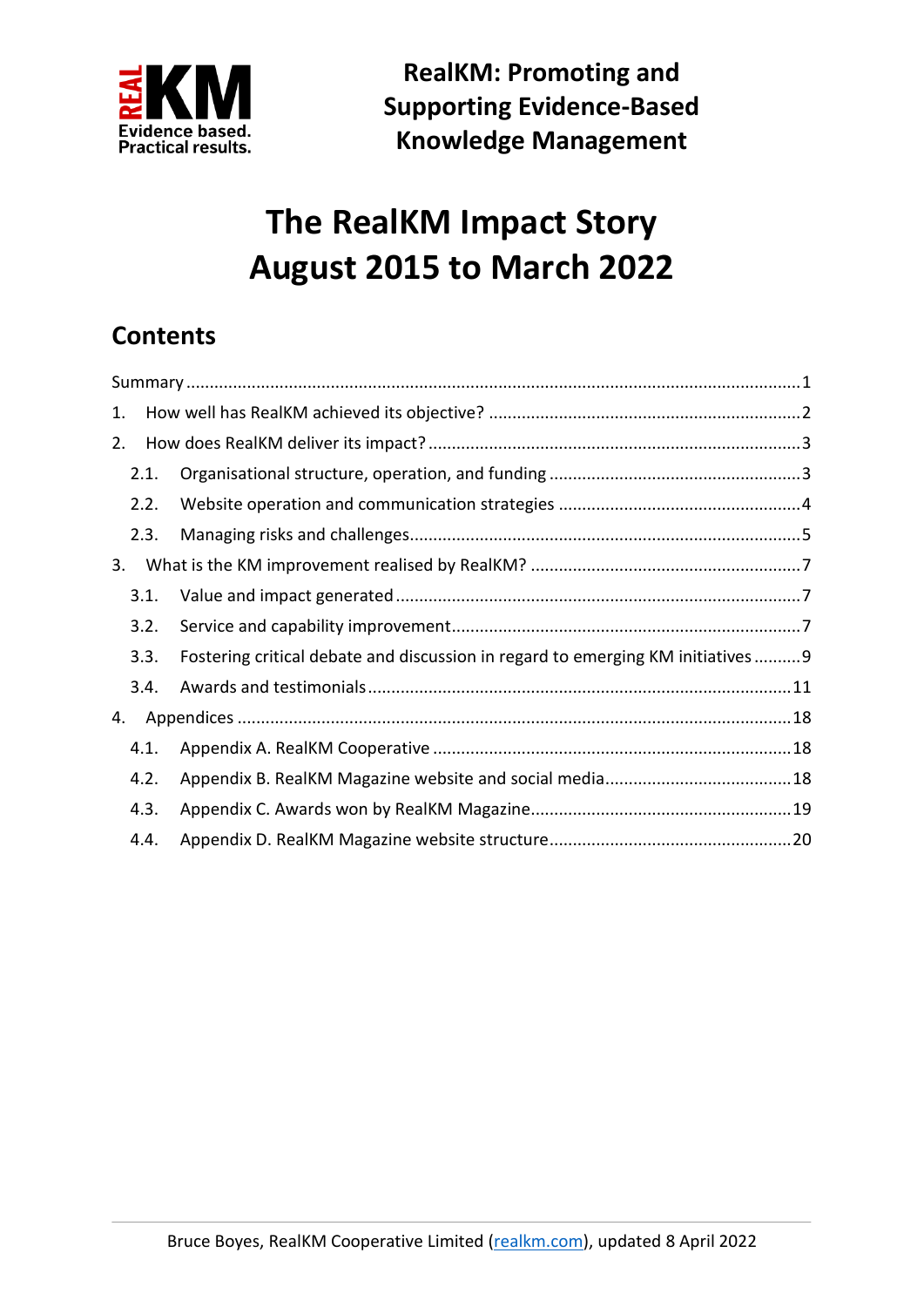### <span id="page-1-0"></span>**Summary**

Established in August 2015, not-for-profit RealKM is the publisher of *RealKM Magazine* [\(realkm.com\)](https://realkm.com/). The founding objective of RealKM was to share "high-value knowledge management research through concise, practically-oriented articles" to a knowledge management (KM) practitioner and broader management audience that is often time-poor and lacks exposure to research evidence.

RealKM has resoundingly achieved its founding objective, and continues to do so. RealKM has also gone well beyond its founding objective to support other important aspects of KM capability improvement. This includes leadership and support in regard to emerging initiatives that are shaping the future of KM.

Illustrating RealKM's significant impact, visits to the RealKM website increased a further 12% over the past year, and RealKM now has more than 8,000 subscribers and followers. Many of the now more than 1,600 RealKM articles have been viewed many hundreds or even thousands of times, and in February 2022, RealKM passed the highly significant milestone of one million total article views.

Furthermore, *RealKM Magazine* has won two international awards, and testimonials are regularly received from RealKM's readers and partners. This means that RealKM's significant impact correlates directly with RealKM's resources being seen as having great value by KM practitioners and the wider management community.

The financial support of the passionate and generous RealKM Patrons is pivotal to RealKM's ongoing success. However, responsibility for RealKM's costs currently falls heavily on the three RealKM Cooperative directors, so a much more viable funding base is highly desirable.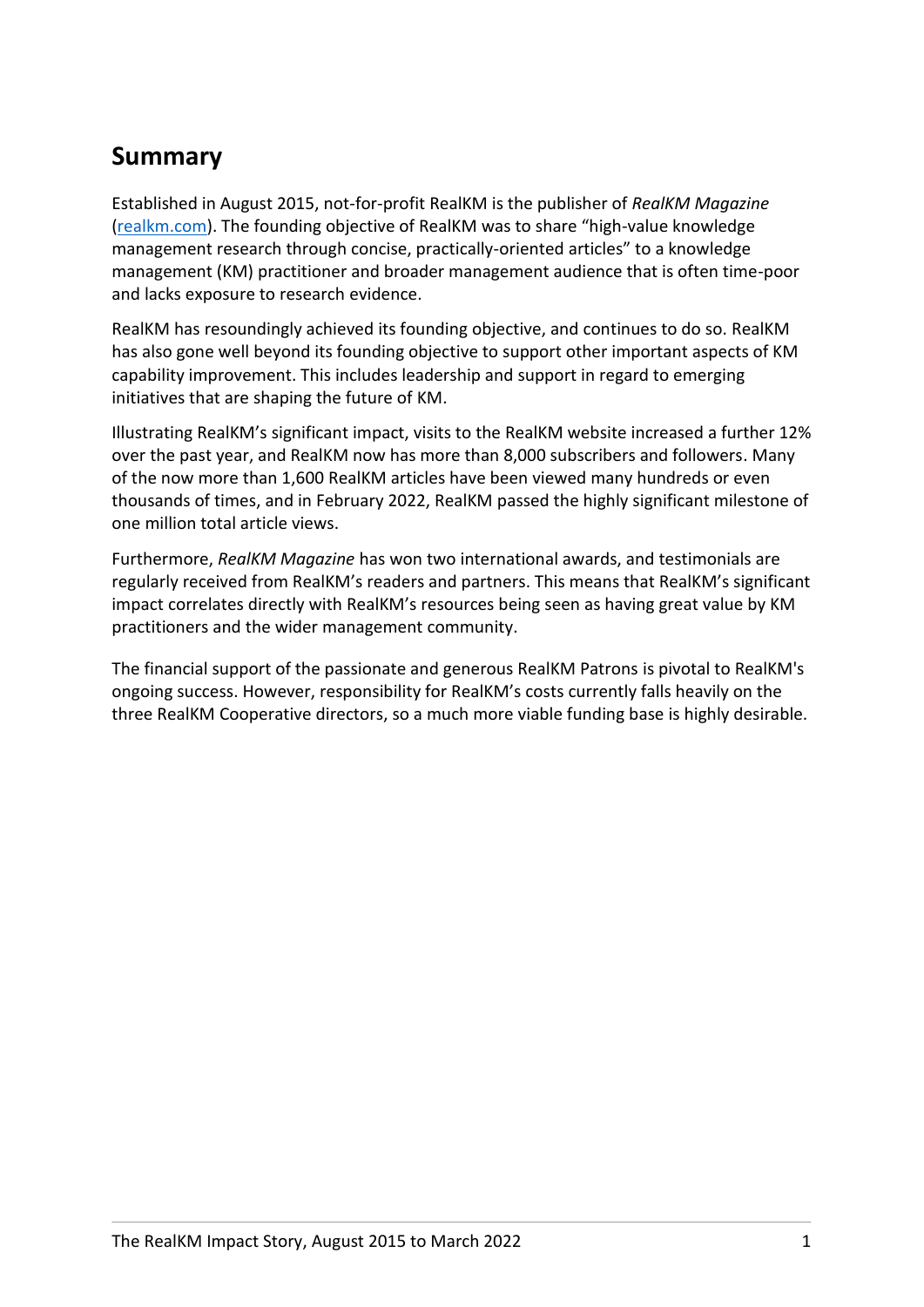# <span id="page-2-0"></span>**1. How well has RealKM achieved its objective?**

Established in August 2015, RealKM is the publisher of *RealKM Magazine* [\(realkm.com\)](https://realkm.com/). The founding objective of RealKM was to share "high-value knowledge management research through concise, practically-oriented articles" to a knowledge management (KM) practitioner and broader management audience that is often time-poor and lacks exposure to the research work of the academic sector.

As has already been happening in the overall field of management and also other management disciplines such as human resources (HR), better evidence-based practice is vital for the future of KM. Organisations cannot be expected to embrace KM unless proven processes and practices are used, but sadly the management arena abounds with fads and fixes that are little better than snake oil.

However, as KM is a comparatively new field, the evidence base for what processes and practices work effectively is constantly evolving. Compounding this situation, KM practitioners often find it difficult to keep up to date with the findings of new research in KM and related disciplines such as communications, marketing, psychology, biology, sociology, and management.

By bringing KM practitioners and the management community the findings of high-value KM and related research through concise, practically-oriented articles, RealKM is working to close this research to practice gap.

RealKM has resoundingly achieved this objective, and continues to do so, having so far published over 1,400 evidence summaries, feature articles and series, and article serials, all of which present the findings of high-value KM and related research (from a total of more than 1,600 articles overall).

Additionally, not only is RealKM successfully communicating the "what" of evidence-based practice in KM, but also the "how." To this end, RealKM is producing an ever-growing range of resources providing guidance to KM practitioners in how to practice evidence-based KM [\(realkm.com/2019/02/12/guidance-and-resources-for-evidence-based-knowledge](https://realkm.com/2019/02/12/guidance-and-resources-for-evidence-based-knowledge-management/)[management\)](https://realkm.com/2019/02/12/guidance-and-resources-for-evidence-based-knowledge-management/). These evidence-based KM resources draw on advice and information from the Centre for Evidence Based Management (CEBMa), which is recognised as a leading global organisation in regard to education and support for evidence-based practice.

Also supporting the "how" of evidence-based KM, RealKM is presenting two ongoing article series: "Critical Eye" which analyses and discusses the methodology and science behind claims made in publications [\(realkm.com/critical-eye\)](https://realkm.com/critical-eye/), and "Quality of science and science communication" which looks critically at the quality of both the science being published in academic journals and the communication of this science to the public [\(realkm.com/quality](https://realkm.com/quality-of-science-and-science-communication/)[of-science-and-science-communication\)](https://realkm.com/quality-of-science-and-science-communication/). Furthermore, a new RealKM article series that is reviewing KM academic journals is further strengthening RealKM's support for evidencebased KM [\(realkm.com/km-journal-reviews\)](https://realkm.com/km-journal-reviews/).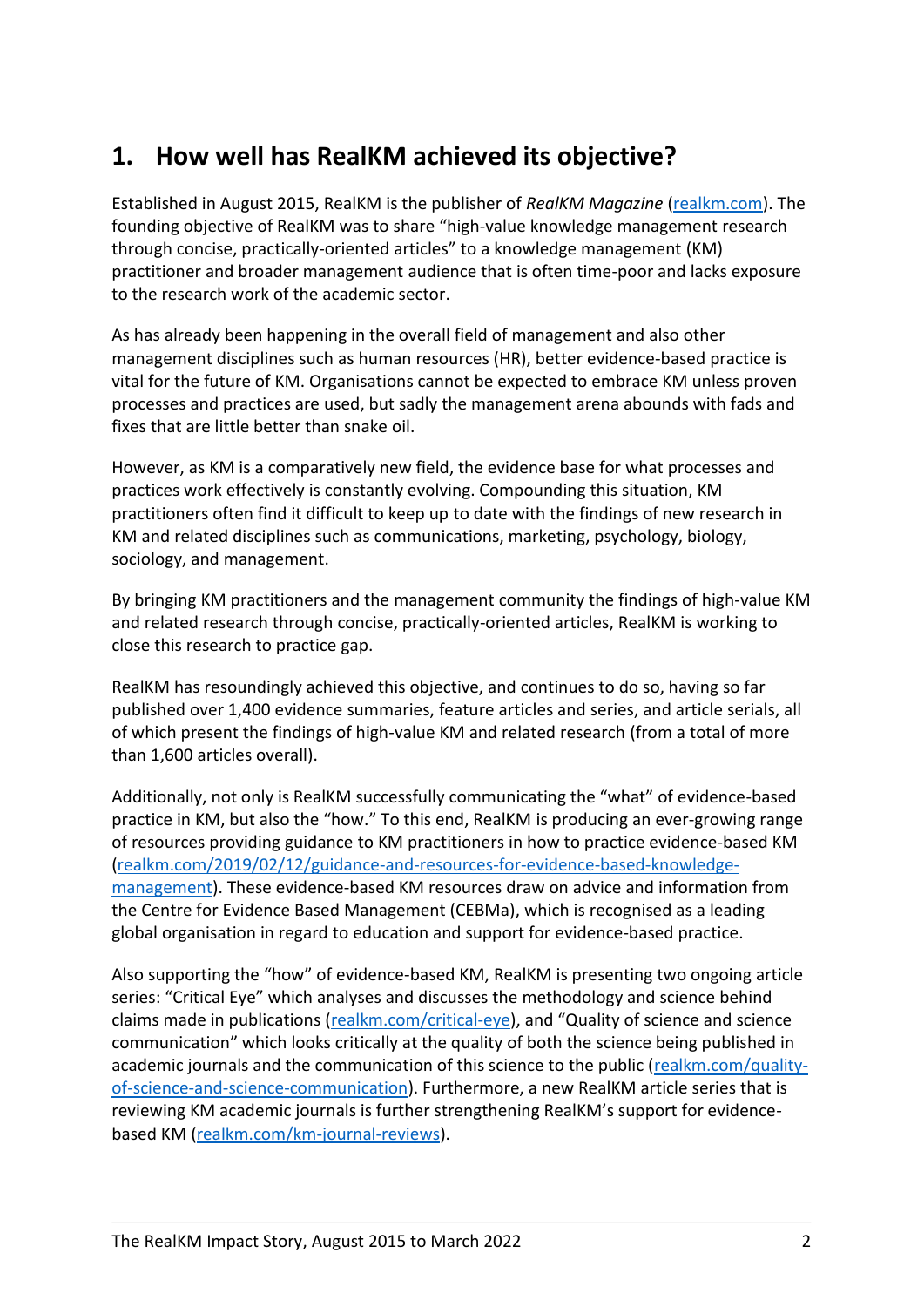Most recently, RealKM has been collaborating with the Knowledge Management for Development (KM4Dev) community to develop a growing KM research partnership. KM4Dev is a global pioneer in regard to evidence-based KM, having established the *Knowledge Management for Development (KM4D) Journal* in 2005. RealKM editor and lead writer Bruce Boyes has joined the new KM4Dev research group and the editorial team for the KM4D Journal, and RealKM plans to shortly begin publishing articles and/or podcasts summarising KM4D Journal papers and articles. It is hoped that other KM networks and groups around the world will emulate KM4Dev and RealKM's leadership, and move to better embrace evidence-based KM.

As further discussed in Section 3 below, RealKM has also gone well beyond its founding objective to support other important aspects of KM capability improvement. This includes providing active leadership and support in regard to key KM issues and emerging initiatives that are shaping the future of KM as an organisational endeavour, professional career, and research discipline [\(realkm.com/2019/12/20/where-are-we-at-with-the-big-new-things-in](https://realkm.com/2019/12/20/where-are-we-at-with-the-big-new-things-in-knowledge-management/)[knowledge-management\)](https://realkm.com/2019/12/20/where-are-we-at-with-the-big-new-things-in-knowledge-management/).

### <span id="page-3-0"></span>**2. How does RealKM deliver its impact?**

#### <span id="page-3-1"></span>*2.1. Organisational structure, operation, and funding*

RealKM was originally established in August 2015 as an initiative of founding editor Stephen Bounds under the umbrella of consulting firm KnowQuestion (now part of Cordelta, a professional services firm based in Canberra). Stephen was supported in this by Bruce Boyes, who was recruited as editor and lead writer.

In early 2019, Stephen Bounds formally transitioned RealKM to a community-owned notfor-profit model, with the RealKM Cooperative Limited registered in the Australian Capital Territory (ACT) on 2 May 2019. This followed an inaugural meeting on 8 February 2019, at which Stephen Bounds, Bruce Boyes, and Dr Arthur Shelley were elected as directors.

Adjusting the informal arrangements of RealKM to the more stringent governance requirements of the cooperative structure is a work in progress. However, the RealKM Cooperative directors are committed to ensuring that the RealKM Cooperative lives up to its goals of being a sustainable, community-led initiative that can continue to provide benefits to the whole KM discipline.

Initially, RealKM was supported financially through a significant investment by Stephen Bounds and KnowQuestion. In April 2018, transition to a crowdfunding model commenced with the launch of a campaign through the Patreon platform. RealKM is now completely supported by the generosity of its directors and an ever-growing number of greatly valued RealKM Patrons.

RealKM Patrons can commit to regularly contributing any monthly amount of their choice, from USD \$1 per month upwards. Those who contribute at least USD \$50 per year are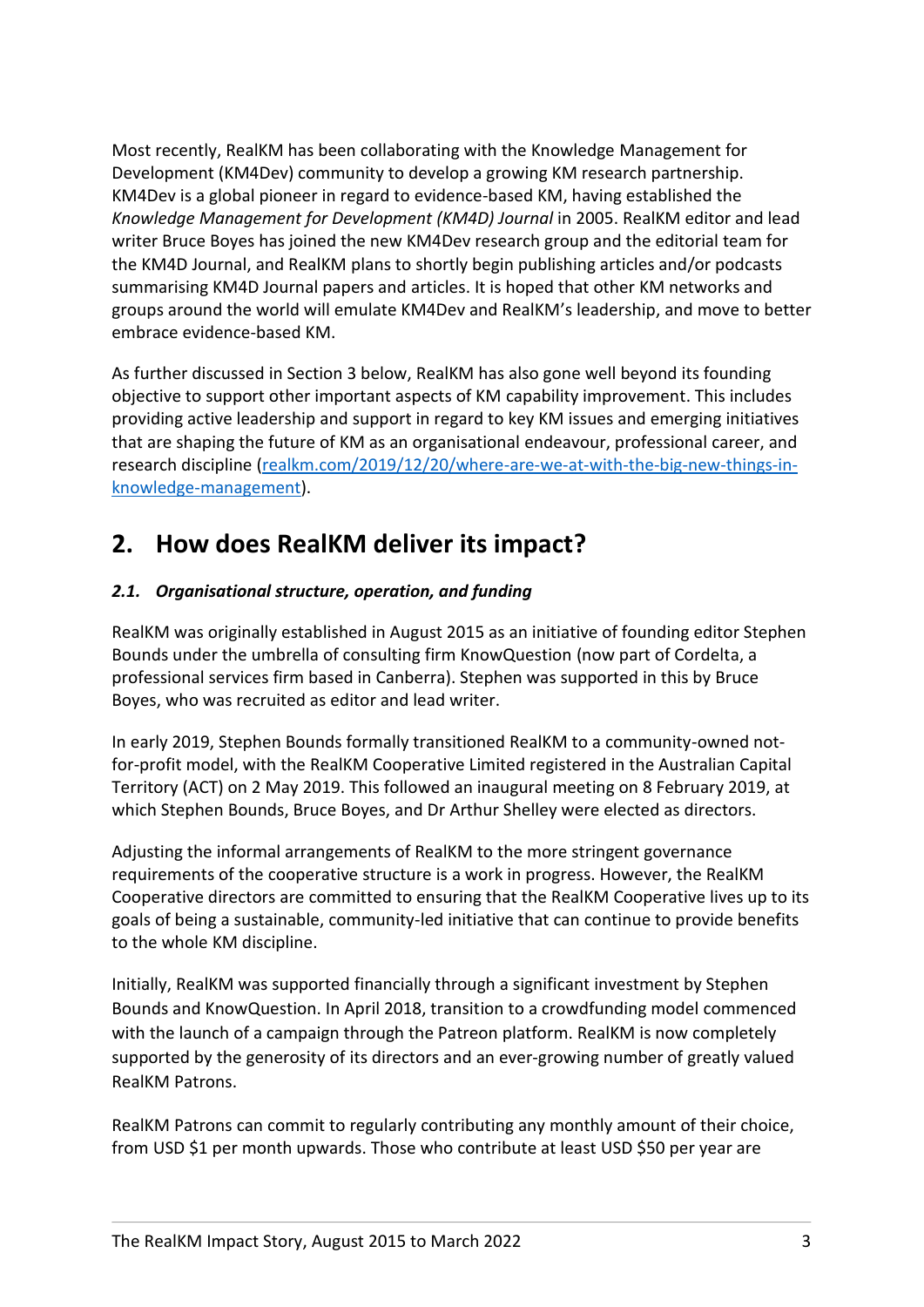entitled to membership of the RealKM Cooperative, which includes the right to participate in and vote at the RealKM Cooperative AGM and other official meetings.

#### <span id="page-4-0"></span>*2.2. Website operation and communication strategies*

Each week, RealKM publishes four to six articles on the *RealKM Magazine* website [\(realkm.com\)](https://realkm.com/). These articles are then promoted widely through social media, and summaries of the articles with links are sent to email subscribers through the RealKM Weekly Wrap newsletter. Significant or particularly notable articles and article series will also be featured at the top of the *RealKM Magazine* website homepage. All RealKM articles are freely accessible, and will always be so.

Four main types of articles are published, and each week a mix of these different types of articles will be presented to the *RealKM Magazine* audience:

- **Evidence summaries** that are typically based on recently published systematic reviews in academic journals, or sometimes individual research papers. Systematic reviews produce a more reliable knowledge base through accumulating findings from a range of studies.
- **Feature articles and series** that synthesize a range of research in regard to a topical KM issue.
- **Article serials** that present large research reports and dissertations in more readily digestible parts over a period of time.
- **News items** that announce events, book releases and reviews, or other significant developments in KM.

As shown in Appendix D, the articles and article series are also published in six different categories:

- **In the news** Event announcements, book releases and reviews, and other newsworthy issues or developments related to KM.
- **ABCs of KM** Articles on accepted KM practice and key issues for the KM community.
- **Brain power** Articles backed by sound research on individual and collective thinking and behaviour (both of the human and artificially intelligent kind), or that describe a real and specific case scenario.
- **Systems & complexity** Articles backed by sound research on organisations and social systems (including complexity theory, organisational change, and culture), or that describe a real and specific case scenario.
- **Tools & tech** Descriptions and/or reviews of tools and techniques that support knowledge management outcomes.
- **Opinion** Articles endorsing a particular conclusion or course of action without evidence of sound research being supplied.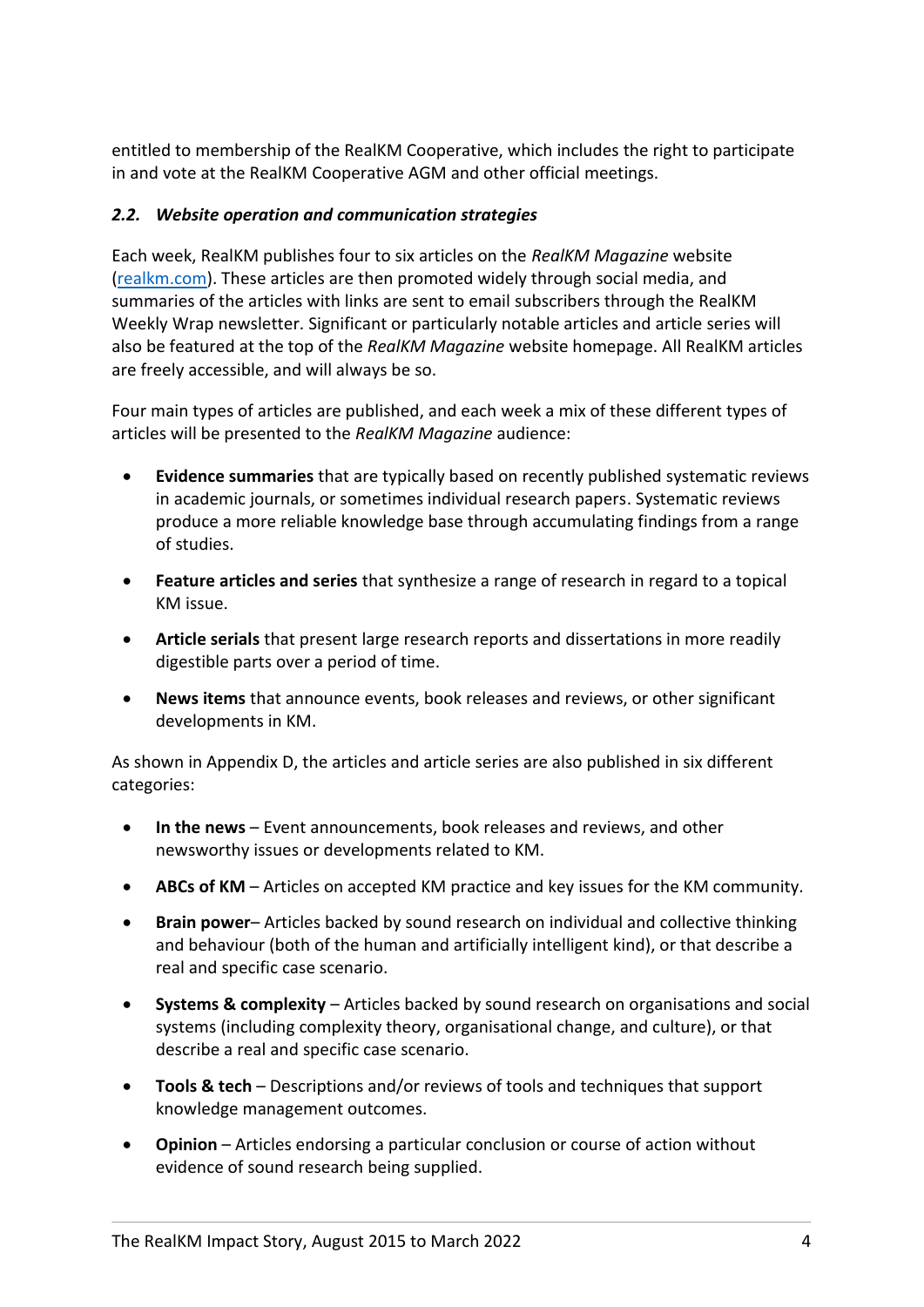The *RealKM Magazine* website uses the versatile WordPress platform, with a number of plugins and manual sharing strategies added to cost-effectively amplify the reach of its articles across social media networks including Medium, Twitter, Facebook, and LinkedIn. The website is managed and maintained by Bruce Boyes and Stephen Bounds.

In the role of editor and lead writer, Bruce Boyes sources and edits articles and article serials from the KM community and beyond, and also researches and writes many of the evidence summaries and feature articles and series. He also actively operates the RealKM social media channels, promoting all of RealKM's articles and the RealKM Weekly Wrap to RealKM's audience and directly engaging with audience members to alert them to articles that may be of interest and respond to their questions and comments.

Since the establishment of the *RealKM Magazine* website in August 2015, over 1,600 articles have now been published. The largest proportion of these, totalling more than 400 articles, has been researched and authored by Bruce Boyes. The remainder have been written by more than 50 other contributors, including prominent authors Adi Gaskell, John Antill, and Stephen Bounds.

Through its more than six years of operation, RealKM has consistently published at least four articles each and every week for all 52 weeks of the year, and also actively engaged with the RealKM audience through social media every week of the year. This recognises that as an Australian-based but global initiative, *RealKM Magazine* cannot credibly confine itself to a knowledge transfer schedule that is determined only by Australia's annual calendar.

Early in 2021, Bruce Boyes upgraded the RealKM website WordPress theme to a new generation magazine theme. This has considerably enhanced the appearance and useability of the website, which has in turn contributed to increased engagement.

In November 2021, Bruce Boyes and Stephen Bounds comprehensively reviewed and updated the *RealKM Magazine Editorial Guidelines* [\(realkm.com/go/realkm-editorial](https://realkm.com/go/realkm-editorial-guidelines/)[guidelines\)](https://realkm.com/go/realkm-editorial-guidelines/). The updated version includes a new "counterpoints" section, which was developed and added in response to RealKM Patron feedback, and a stronger emphasis on ensuring that *RealKM Magazine* articles primarily communicate the findings of high-value KM and related research, consistent with RealKM's founding objective.

#### <span id="page-5-0"></span>*2.3. Managing risks and challenges*

One of the most significant risks and challenges for an initiative such as RealKM is arguably having and maintaining a viable and sustainable financial and support base. RealKM is also operating in a world that is becoming increasingly polarised, which represents a significant and growing challenge for global KM networks and initiatives, including RealKM. Further, disinformation is rampant worldwide, and this spread of false knowledge is undermining the validity of verified knowledge.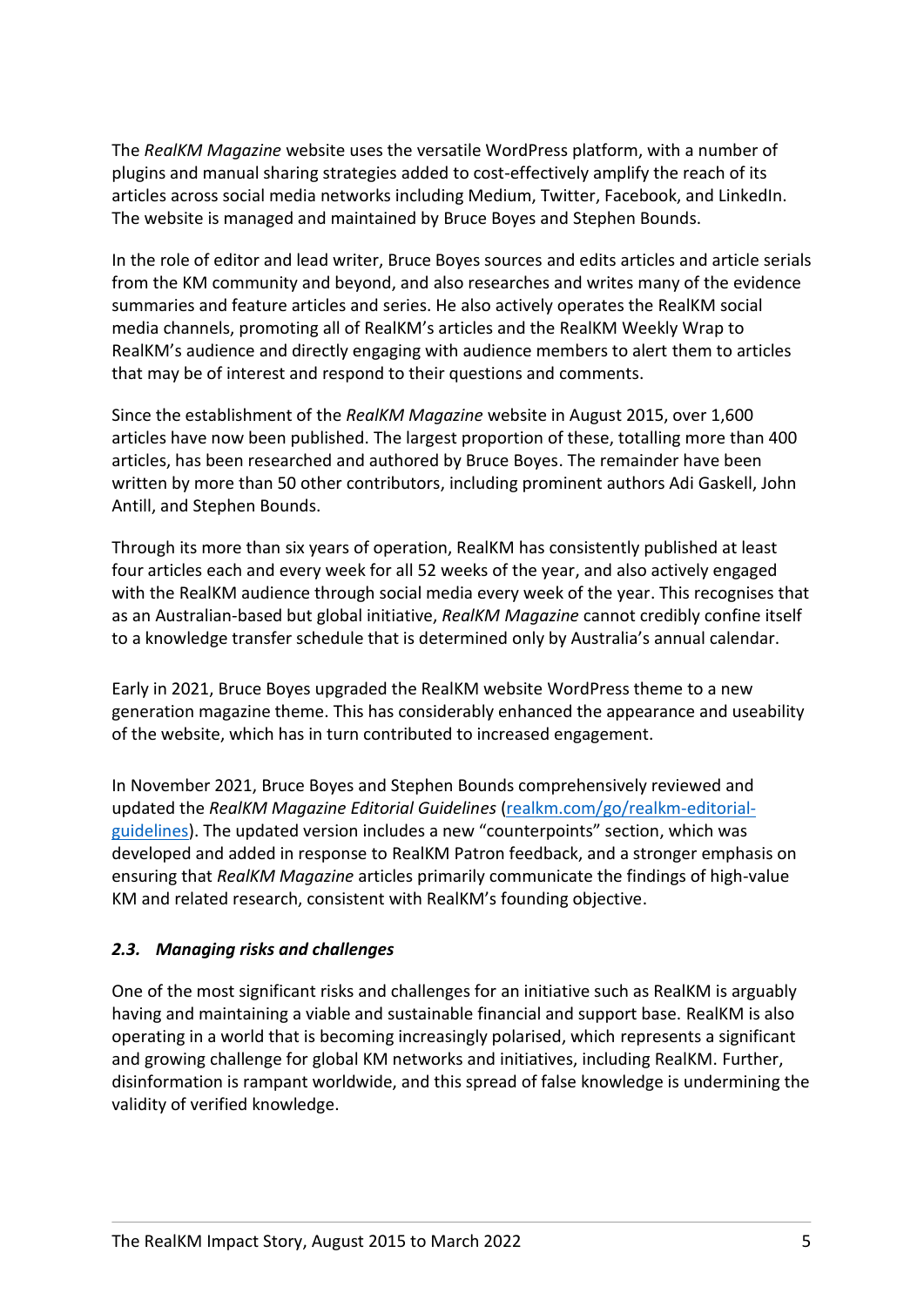#### • **A viable and sustainable financial and support base**

While it is still early days and outreach remains a time-consuming process, the community response to requests for the ongoing Patreon crowdfunding of RealKM has been both positive and generous. It is gratifying that sources of funding are continuing to diversify, with patron numbers up nearly 100% in the past four years. This is both a demonstration of broad community satisfaction with the role that RealKM Cooperative is playing and improves the financial resilience of RealKM Cooperative itself.

However, the approximately AUD \$500 per month that RealKM has been able to so far successfully raise through its Patreon crowdfunding campaign has unfortunately fallen well short of the original campaign goals. There were two goals: a "run" goal of raising AUD \$1500/month, and a "sprint" goal of raising AUD \$3000/month. Achieving the "run" goal would have covered continued operating expenses and a greater proportion of Bruce Boyes' currently mostly voluntary hours as editor and lead writer. Achieving the "sprint" goal would have facilitated the expansion and enhancement of RealKM's activities.

This means that the responsibility for RealKM's costs currently falls heavily on the three RealKM Cooperative directors, involving many unpaid voluntary hours by Bruce Boyes, more than half of the approximately AUD \$500 per month that RealKM raises through Patreon crowdfunding coming from just Dr Arthur Shelley, and Stephen Bounds contributing unpaid voluntary hours on top of a very significant financial contribution. A much more viable funding base is highly desirable, either through increased Patreon crowdfunding or potentially other avenues including applying for grant funding.

#### • **Operating in an increasingly polarised world**

RealKM is operating in a world that is becoming increasingly polarised, with rising tensions between global powers, and communities in the Global South increasingly rejecting the global dominance of ideas and knowledge from the Global North (the Global North consists primarily of North America, Europe, and Australia). This polarisation represents a significant and growing challenge for global KM networks and initiatives, including RealKM.

Actions that RealKM has taken and will continue to take to rise to this challenge include advocating for and supporting the decolonisation of knowledge and KM (see Section [3.3\)](#page-9-0); increasing collaboration with the KM4Dev community (see Section 1 and Section [3.3\)](#page-9-0); advocating for and supporting cross-domain knowledge integration and knowledge co-creation (see Section [3.3\)](#page-9-0); and promoting approaches to bridging polarisation (for example [realkm.com/2019/10/30/case-study-how-polarized-debates](https://realkm.com/2019/10/30/case-study-how-polarized-debates-can-be-the-result-of-rational-deliberation-and-how-they-can-be-resolved/)[can-be-the-result-of-rational-deliberation-and-how-they-can-be-resolved\)](https://realkm.com/2019/10/30/case-study-how-polarized-debates-can-be-the-result-of-rational-deliberation-and-how-they-can-be-resolved/).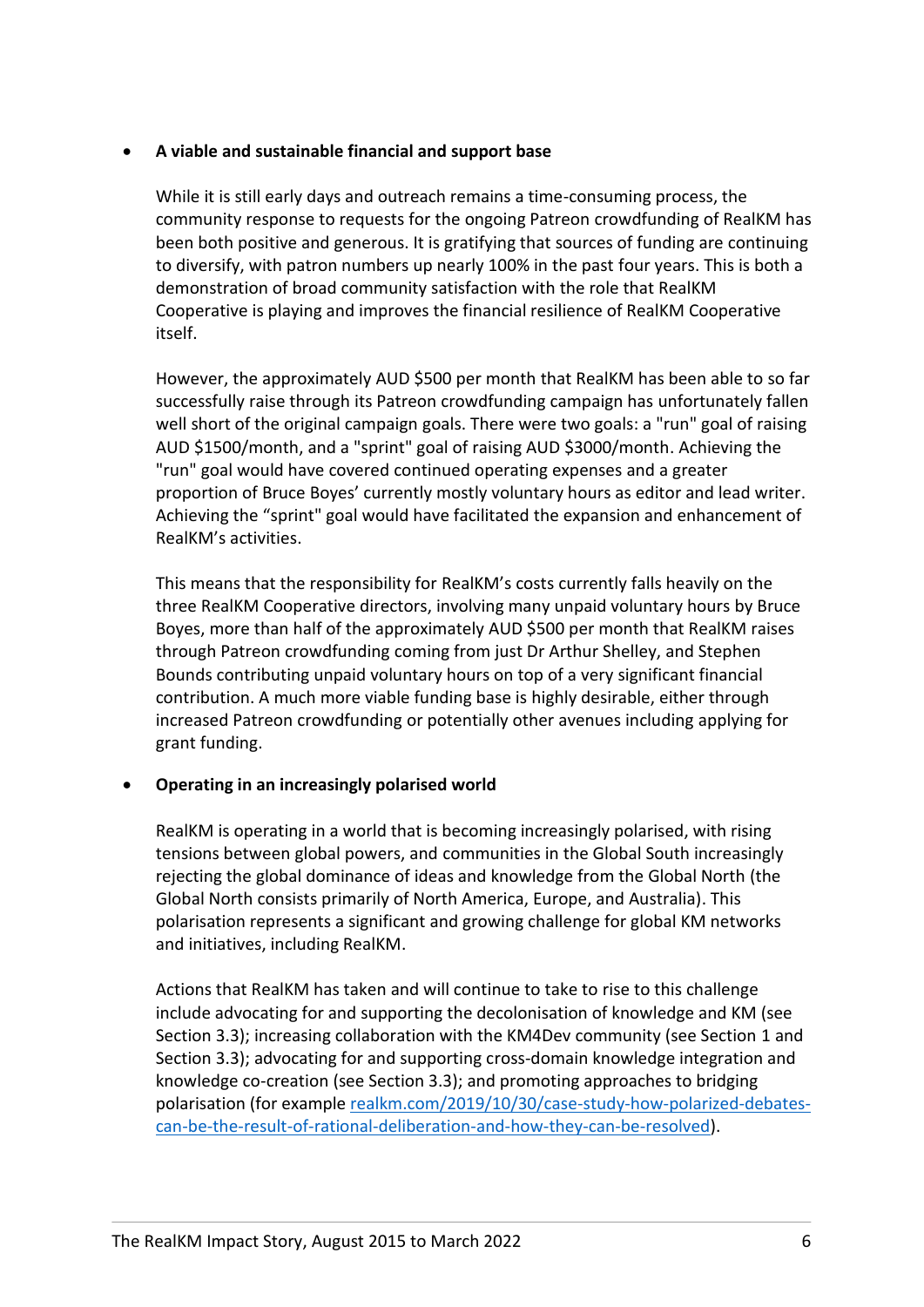#### • **Disinformation in public and political discourse**

Disinformation is rampant worldwide in both public and political discourse, and this spread of false knowledge is undermining the validity of verified knowledge, in particular scientific knowledge. If KM activities contribute to the spread of false knowledge, then the credibility of KM as an endeavour will suffer. Actions that RealKM has taken and will continue to take to address this risk and challenge include sourcing and publishing numerous articles highlighting how disinformation undermines effective KM outcomes, and discussing the solutions to this.

### <span id="page-7-0"></span>**3. What is the KM improvement realised by RealKM?**

#### <span id="page-7-1"></span>*3.1. Value and impact generated*

Since its establishment in August 2015, *RealKM Magazine* has cemented a vital role in the international KM landscape, becoming a key go-to resource for KM practitioners and the wider management community.

A range of statistics support the conclusion that RealKM is having a significant impact. Over the past 12 months, visits to the RealKM website increased a further 12% from the previous year, and RealKM now has more than 8,000 email subscribers and social media followers. Many of the now more than 1,600 RealKM articles have been viewed many hundreds or even thousands of times. In February 2022, RealKM passed the reached the highly significant milestone of one million total article views, less than a year after reaching the half a million total article views milestone. The most popular RealKM article has exceeded 35,000 views [\(realkm.com/2016/02/03/components-of-a-knowledge-management-system\)](https://realkm.com/2016/02/03/components-of-a-knowledge-management-system/).

Furthermore, as reported in Section 3.4, *RealKM Magazine* has won two international awards, and testimonials are regularly received from RealKM's readers and partners. This means that RealKM's significant impact correlates directly with RealKM's resources being seen as having great value by KM practitioners and the wider management community.

#### <span id="page-7-2"></span>*3.2. Service and capability improvement*

As discussed in Section 1 above, RealKM's focal work to encourage and support evidencebased KM means that RealKM is making a substantial contribution to service improvement in the KM and wider management communities. RealKM's support for both the "what" and the "how" of evidence-based KM means that knowledge managers and other organisational leaders can now be more confident that the services they provide are using proven KM processes and practices.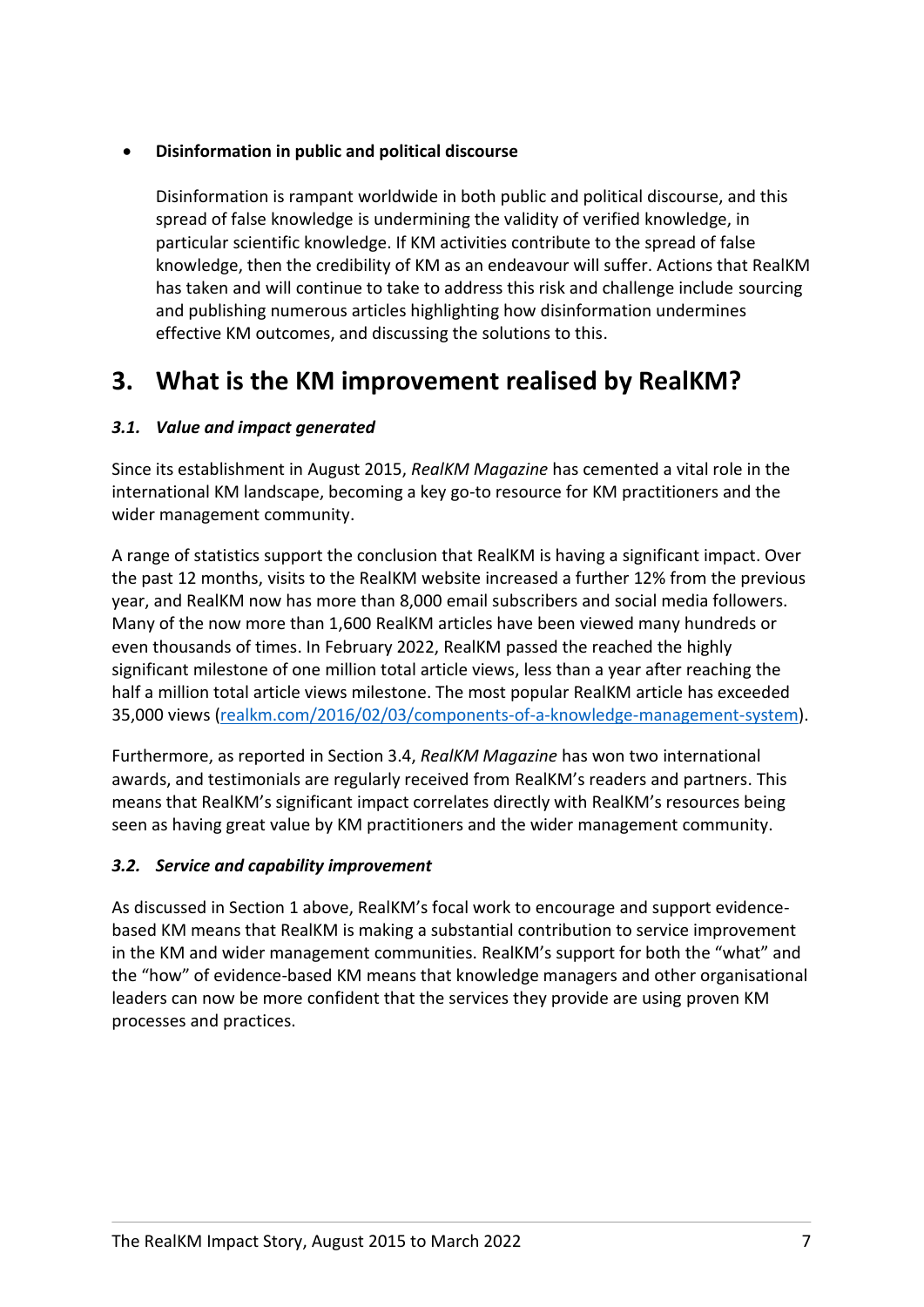RealKM's significant impact and value is also translating into capability improvement. Since its founding, *RealKM Magazine* has proven itself to be invaluable for its ability to:

#### • **Provide opportunities for KM practitioners globally to connect and learn from each other**

Through both its articles and audience engagement, RealKM seeks to facilitate opportunities for collaborative learning. An example is RealKM's extensive COVID-19 coronavirus pandemic article series [\(realkm.com/covid-19-coronavirus\)](https://realkm.com/covid-19-coronavirus/) and associated KM community engagement.

This has prompted KM community discussions in regard to the management of COVID-19 as a complex issue, and also prompted others to connect and offer further insights, for example the NHS (United Kingdom) [\(realkm.com/2020/09/10/using-the-nhs](https://realkm.com/2020/09/10/using-the-nhs-knowledge-mobilisation-framework-to-capture-lessons-from-covid-19-and-beyond/)[knowledge-mobilisation-framework-to-capture-lessons-from-covid-19-and-beyond\)](https://realkm.com/2020/09/10/using-the-nhs-knowledge-mobilisation-framework-to-capture-lessons-from-covid-19-and-beyond/) and Manusher Jonno Foundation (Bangladesh) [\(realkm.com/2020/11/13/manusher](https://realkm.com/2020/11/13/manusher-jonno-foundation-mjf-covid-19-learning-an-analysis/)[jonno-foundation-mjf-covid-19-learning-an-analysis\)](https://realkm.com/2020/11/13/manusher-jonno-foundation-mjf-covid-19-learning-an-analysis/).

#### • **Share analysis and discussions in regard to KM theory and practice**

RealKM publishes a large number of articles and article series analysing and discussing the latest research and perspectives in regard to both current and emerging KM theory and practice.

Examples related to current KM theory and practice include the Lessons Learned Life Cycle article series [\(realkm.com/lessons-learned-life-cycle\)](https://realkm.com/lessons-learned-life-cycle/) and an article reviewing the body of research relating to KM maturity models [\(realkm.com/2019/09/13/what](https://realkm.com/2019/09/13/what-does-the-research-say-about-knowledge-management-maturity-models/)[does-the-research-say-about-knowledge-management-maturity-models\)](https://realkm.com/2019/09/13/what-does-the-research-say-about-knowledge-management-maturity-models/).

Examples related to emerging KM theory and practice include the knowledge withholding, hiding and hoarding series [\(realkm.com/knowledge-withholding-hiding](https://realkm.com/knowledge-withholding-hiding-and-hoarding/)[and-hoarding\)](https://realkm.com/knowledge-withholding-hiding-and-hoarding/) and the co-creative approaches to knowledge production and implementation series [\(realkm.com/co-creative-approaches-to-knowledge](https://realkm.com/co-creative-approaches-to-knowledge-production-and-implementation-series/)[production-and-implementation-series\)](https://realkm.com/co-creative-approaches-to-knowledge-production-and-implementation-series/)

#### • **Create greater awareness of key KM issues, including how KM is applicable to contemporary social and political phenomena and events**

Examples in this regard include perspectives in regard to the relationship between KM and cognitive biases [\(realkm.com/tag/cognitive-biases\)](https://realkm.com/tag/cognitive-biases/), KM and fake news [\(realkm.com/tag/fake-news\)](https://realkm.com/tag/fake-news/), and KM and political polarisation (for example [realkm.com/2018/05/25/the-intellectual-dark-web-is-nothing-new-but-highlights-a](https://realkm.com/2018/05/25/the-intellectual-dark-web-is-nothing-new-but-highlights-a-critical-issue/)[critical-issue](https://realkm.com/2018/05/25/the-intellectual-dark-web-is-nothing-new-but-highlights-a-critical-issue/) and [realkm.com/2016/11/25/the-knowledge-management-implications](https://realkm.com/2016/11/25/the-knowledge-management-implications-of-the-trump-vote/)[of-the-trump-vote\)](https://realkm.com/2016/11/25/the-knowledge-management-implications-of-the-trump-vote/).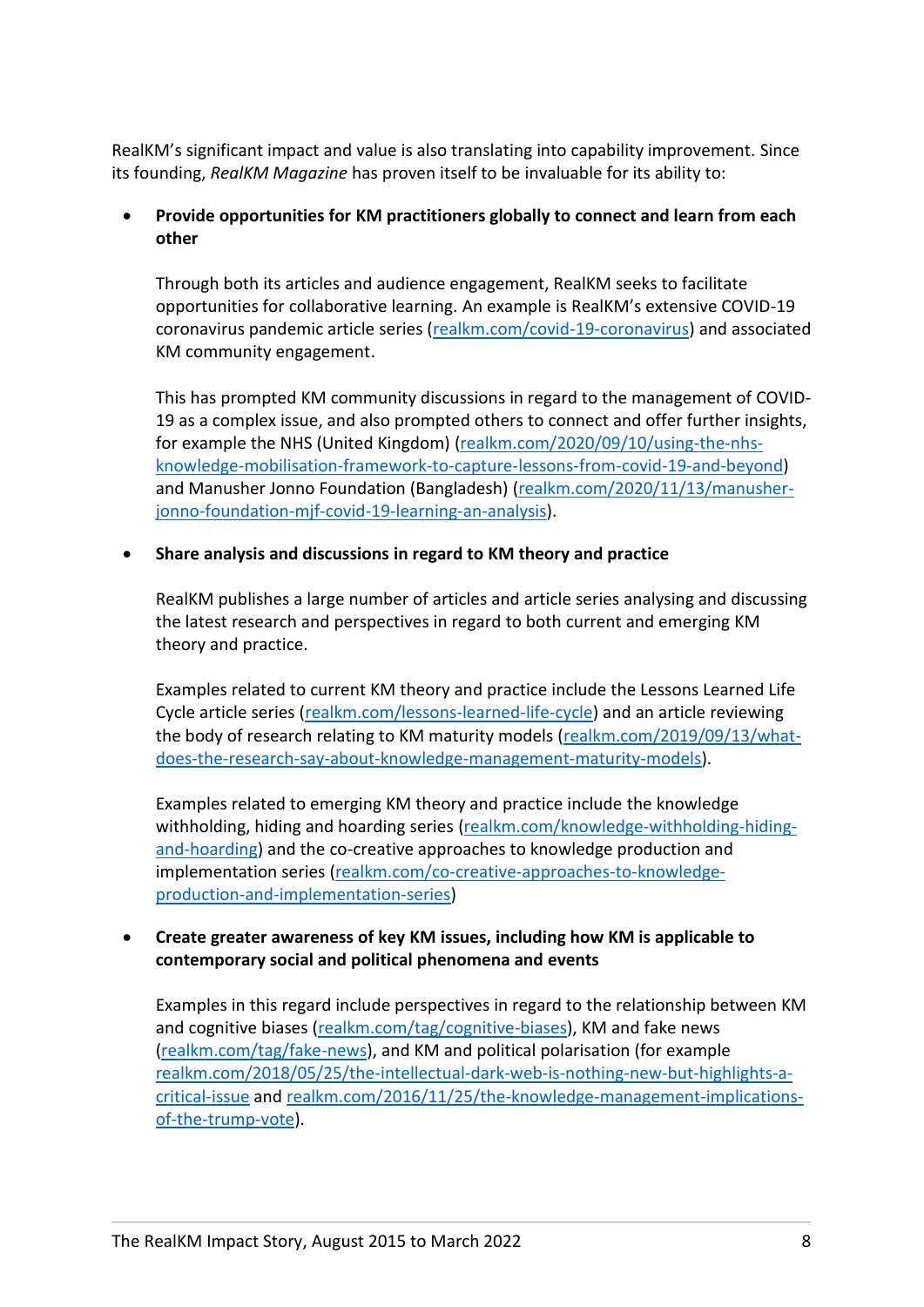#### <span id="page-9-0"></span>*3.3. Fostering critical debate and discussion in regard to emerging KM initiatives*

RealKM has also gone well beyond its founding objective to now be providing active leadership and support in regard to emerging initiatives that are shaping the future of KM as an organisational endeavour, professional career, and research discipline [\(realkm.com/2019/12/20/where-are-we-at-with-the-big-new-things-in-knowledge](https://realkm.com/2019/12/20/where-are-we-at-with-the-big-new-things-in-knowledge-management/)[management\)](https://realkm.com/2019/12/20/where-are-we-at-with-the-big-new-things-in-knowledge-management/).

These initiatives include:

#### • **KM standards**

RealKM has been notably supportive of international and national standards for KM. This includes supporting community debate in regard to the development and application of ISO 30401:2018 Knowledge management systems – Requirements [\(realkm.com/km-standards\)](https://realkm.com/km-standards/).

#### • **Professional accreditation for knowledge managers**

RealKM has actively supported and promoted awareness of the CILIP Chartered Knowledge Manager accreditation, which offers a number of important benefits. CILIP announced the first person to be awarded the new chartered status *MCLIP Chartered Knowledge Manager* in September 2020, and there have been further accreditations in the time since [\(realkm.com/2020/09/03/cilip-announces-the-first-chartered](https://realkm.com/2020/09/03/cilip-announces-the-first-chartered-knowledge-manager/)[knowledge-manager\)](https://realkm.com/2020/09/03/cilip-announces-the-first-chartered-knowledge-manager/).

#### • **Comprehensive, accredited knowledge manager education**

Research has found that that most masters programs in KM emphasise a single KM perspective, which provides a limited treatment of the field to program graduates. In response to these shortcomings, the RealKM Open KM Syllabus is being developed by RealKM founder Stephen Bounds in an attempt to systematically describe the themes and topics required for a comprehensive education in KM theory and practice [\(openkm.realkm.com/index.php/Main\\_Page\)](https://openkm.realkm.com/index.php/Main_Page). The syllabus is an open work-inprogress wiki created using the MediaWiki platform.

#### • **Open knowledge and open KM**

Knowledge sharing is promoted as a fundamental aspect of KM, yet, hypocritically, many KM research papers are locked away behind journal paywalls where the practitioners who can potentially benefit from their findings cannot access them, and the claims being presented in the research cannot be critically evaluated. In response, RealKM has been actively promoting and supporting the concepts of open knowledge and open KM.

First and foremost, RealKM's most important commitment in regard to open knowledge and open KM is that its content is and always will be freely accessible. This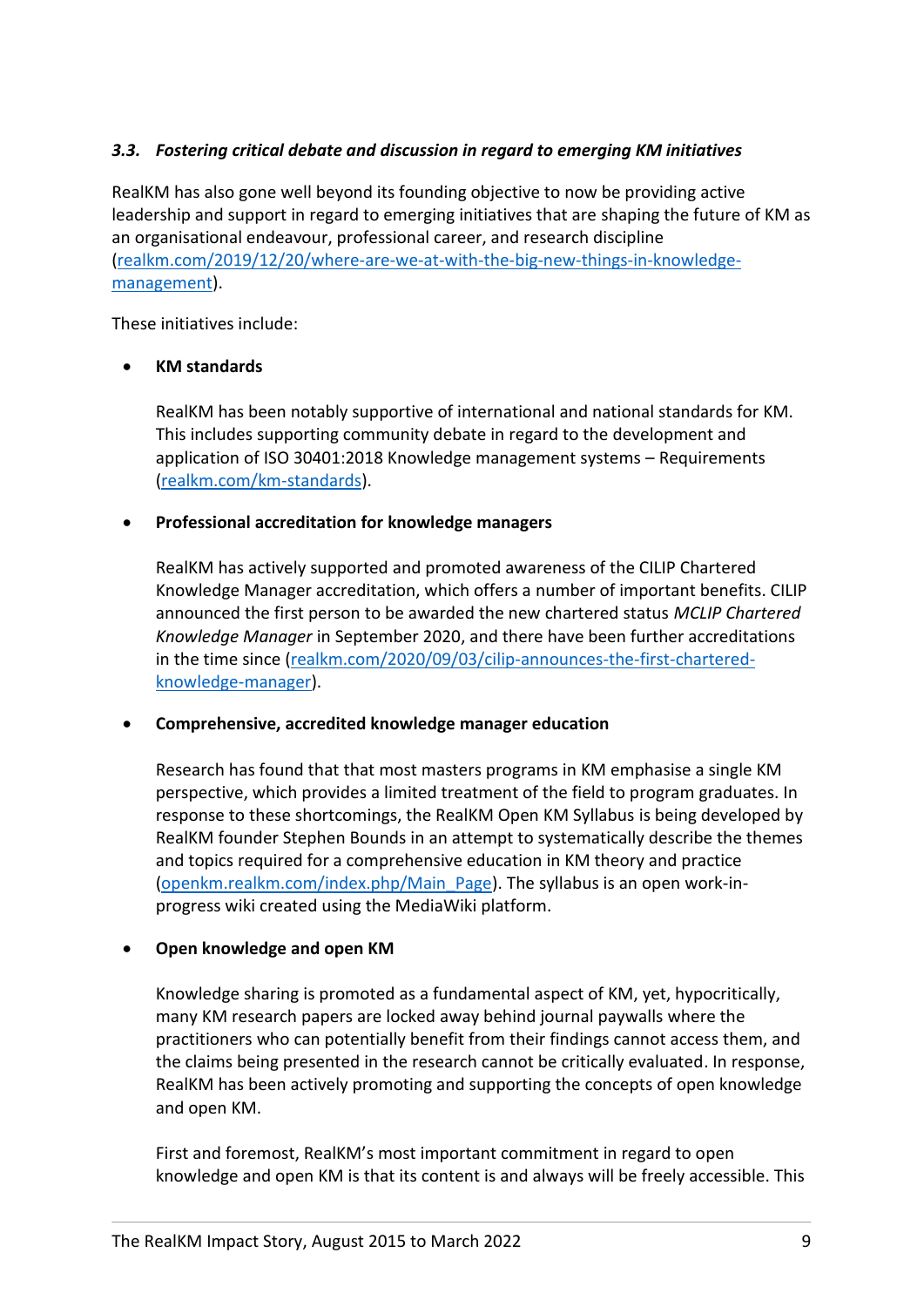includes all articles on the RealKM website, and RealKM OpenKM resources including the draft OpenKM Syllabus (see above) and OpenKM Role Descriptions [\(openkm.realkm.com/index.php/Knowledge\\_Management\\_role\\_descriptions\)](https://openkm.realkm.com/index.php/Knowledge_Management_role_descriptions). Both of these OpenKM resources are intended as freely reusable community resources to provide discussion starters for KM community efforts to expand and standardise learning, development, and career progression pathways.

Secondly, RealKM only uses research and other information that is openly accessible as sources or references for its articles. This principle is reflected in the *RealKM Magazine Editorial Guidelines* [\(realkm.com/go/realkm-editorial-guidelines\)](https://realkm.com/go/realkm-editorial-guidelines/). RealKM also actively supports and promotes the work of researchers who have chosen to publish their work open access, and particularly Creative Commons open access.

Thirdly, RealKM strongly encourages the use of open access journals by KM researchers [\(realkm.com/2018/10/26/open-access-week-is-a-call-to-action-for-the](https://realkm.com/2018/10/26/open-access-week-is-a-call-to-action-for-the-km-community/)[km-community\)](https://realkm.com/2018/10/26/open-access-week-is-a-call-to-action-for-the-km-community/).

#### • **Decolonising knowledge management**

Research has identified a serious global knowledge imbalance, whereby most of the global knowledge base across many fields is made up of research findings and practitioner experience drawn primarily from just the United States and Europe. The global knowledge imbalance extends to knowledge in regard to KM processes and practices. However, the Euro-American knowledge bias is being increasingly challenged by a worldwide movement that is aiming to "decolonise" the global knowledge base.

This global decolonisation of knowledge movement is now very large and rapidly growing, and, with KM being a knowledge-focused endeavour, is something in which the KM community should be playing a leading role. Recognising this, RealKM was among the first in the global KM community to strategically identify and advance the decolonisation of knowledge and KM [\(realkm.com/2019/12/13/new-initiatives-begin](https://realkm.com/2019/12/13/new-initiatives-begin-decolonising-research-libraries-and-knowledge-systems-but-what-about-decolonising-km/)[decolonising-research-libraries-and-knowledge-systems-but-what-about-decolonising](https://realkm.com/2019/12/13/new-initiatives-begin-decolonising-research-libraries-and-knowledge-systems-but-what-about-decolonising-km/)[km\)](https://realkm.com/2019/12/13/new-initiatives-begin-decolonising-research-libraries-and-knowledge-systems-but-what-about-decolonising-km/).

RealKM is collaborating with the Knowledge Management for Development (KM4Dev) community to strategically address the decolonisation of knowledge and KM, as part of a growing research partnership with KM4Dev and the KM4D Journal (see Section 1) [\(realkm.com/2021/05/20/what-can-km4dev-do-to-assist-the-decolonisation-of](https://realkm.com/2021/05/20/what-can-km4dev-do-to-assist-the-decolonisation-of-knowledge-and-km/)[knowledge-and-km\)](https://realkm.com/2021/05/20/what-can-km4dev-do-to-assist-the-decolonisation-of-knowledge-and-km/).

#### • **Cross-domain knowledge integration and knowledge co-creation**

A growing knowledge base supports the need for the improved use of multistakeholder knowledge in decision-making, particularly when making decisions in the face of complexity [\(realkm.com/2020/06/13/getting-to-the-heart-of-the-problems-](https://realkm.com/2020/06/13/getting-to-the-heart-of-the-problems-with-boeing-takata-and-toyota-part-4-embracing-a-different-approach-to-knowledge-management/)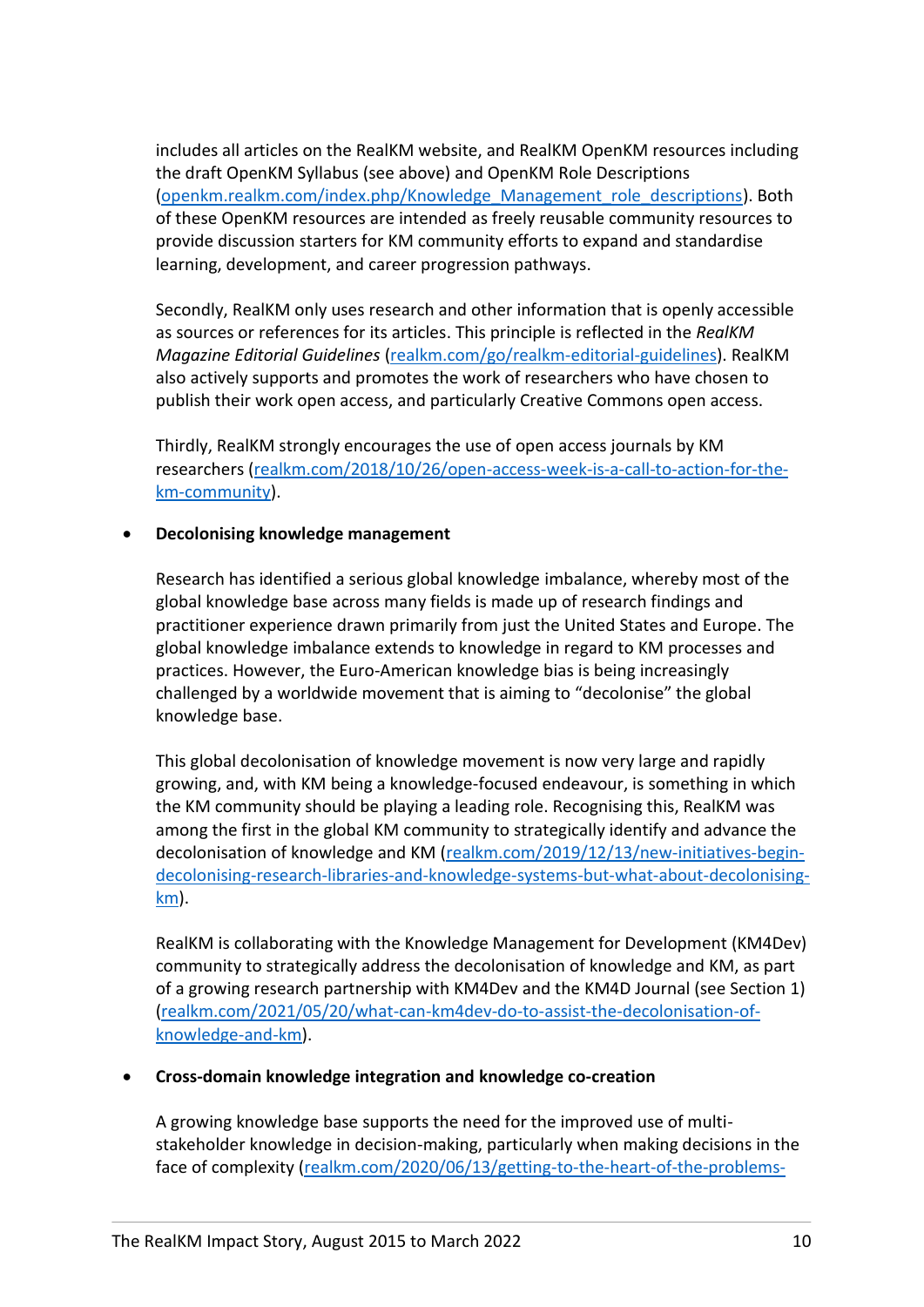[with-boeing-takata-and-toyota-part-4-embracing-a-different-approach-to-knowledge](https://realkm.com/2020/06/13/getting-to-the-heart-of-the-problems-with-boeing-takata-and-toyota-part-4-embracing-a-different-approach-to-knowledge-management/)[management\)](https://realkm.com/2020/06/13/getting-to-the-heart-of-the-problems-with-boeing-takata-and-toyota-part-4-embracing-a-different-approach-to-knowledge-management/).

For complex decisions, research shows that stakeholders have an essential role in making complexity evident [\(realkm.com/2019/11/28/co-creative-approaches-to](https://realkm.com/2019/11/28/co-creative-approaches-to-knowledge-production-and-implementation-series-part-10-what-does-complexity-mean-for-co-creation-and-how-stakeholders-are-engaged/)[knowledge-production-and-implementation-series-part-10-what-does-complexity](https://realkm.com/2019/11/28/co-creative-approaches-to-knowledge-production-and-implementation-series-part-10-what-does-complexity-mean-for-co-creation-and-how-stakeholders-are-engaged/)[mean-for-co-creation-and-how-stakeholders-are-engaged\)](https://realkm.com/2019/11/28/co-creative-approaches-to-knowledge-production-and-implementation-series-part-10-what-does-complexity-mean-for-co-creation-and-how-stakeholders-are-engaged/) and ensuring that the knowledge needed to resolve complex problems is available [\(realkm.com/2020/02/23/moving-towards-the-knowledge-needed-to-resolve](https://realkm.com/2020/02/23/moving-towards-the-knowledge-needed-to-resolve-complex-problems/)[complex-problems\)](https://realkm.com/2020/02/23/moving-towards-the-knowledge-needed-to-resolve-complex-problems/).

The four Overseas Development Institute (ODI) complexity studies that RealKM has presented as article serials emphatically reinforce this, particularly the "Taking responsibility for complexity" series [\(realkm.com/taking-responsibility-for-complexity](https://realkm.com/taking-responsibility-for-complexity-series/)[series\)](https://realkm.com/taking-responsibility-for-complexity-series/).

#### • **Moving to an interdisciplinary approach to KM**

Recent research indicates that the KM discipline may successfully exist as a cluster of divergent schools of thought under an overarching KM umbrella, rather than KM being a cohesive and consistent singular discipline. As with other emerging topics and initiatives, RealKM has been the first to bring this significant research finding to the attention of KM practitioners [\(realkm.com/2021/05/21/what-are-the-potential](https://realkm.com/2021/05/21/what-are-the-potential-knowledge-management-km-disciplines-in-an-interdisciplinary-approach-to-km/)[knowledge-management-km-disciplines-in-an-interdisciplinary-approach-to-km\)](https://realkm.com/2021/05/21/what-are-the-potential-knowledge-management-km-disciplines-in-an-interdisciplinary-approach-to-km/).

#### <span id="page-11-0"></span>*3.4. Awards and testimonials*

*RealKM Magazine*'s large, growing, and actively engaged readership and social media following are clear evidence of a very high level of stakeholder satisfaction, as are the growing numbers of people from across the world who are willingly making a financial commitment to RealKM by becoming RealKM Patrons.

The two significant international awards won by *RealKM Magazine* are further evidence of stakeholder satisfaction:

- In December 2018, *RealKM Magazine* was announced as the winner of the Knowledge and Information Award in the 2018 CILIP Knowledge and Information Management (K&IM) Awards, which were presented in London [\(realkm.com/2018/12/15/realkm-magazine-celebrates-award-win\)](https://realkm.com/2018/12/15/realkm-magazine-celebrates-award-win/).
- In December 2020, *RealKM Magazine* received a Platinum Award in the 2020 Australian Society for Knowledge Management (AuSKM) Awards [\(realkm.com/2020/12/10/realkm-magazine-wins-a-2020-auskm-platinum-award\)](https://realkm.com/2020/12/10/realkm-magazine-wins-a-2020-auskm-platinum-award/).

Copies of the award certificates can be found in Appendix C.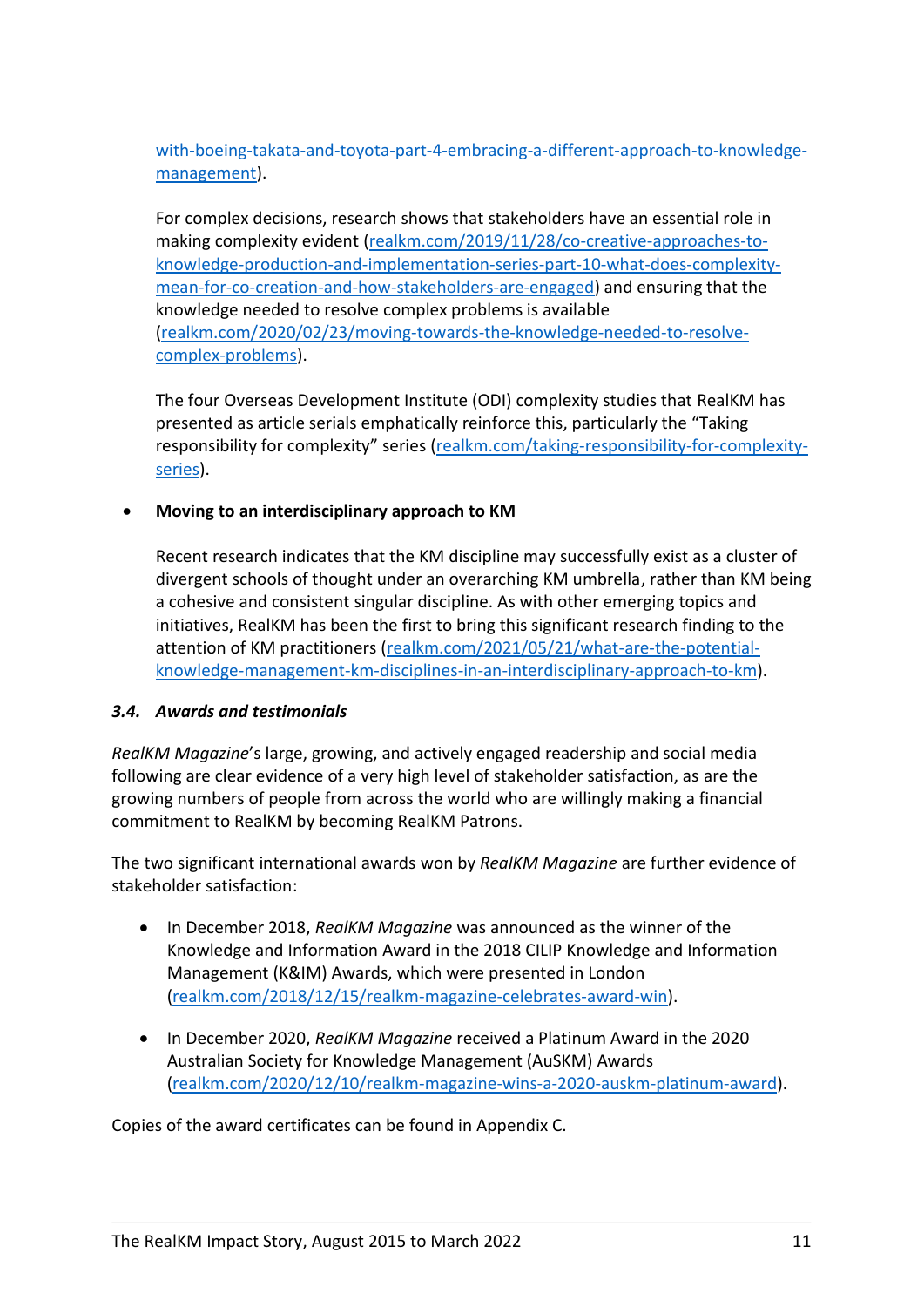Additionally, testimonials are regularly received from readers and partners, for example:

**"Yes Srividya Harish, Bruce has done a fantastic job generating amazing insights over time to publish RealKM Magazine is a respected and relevant publication. A role model of what contribution to #knowledge sharing and collaboration can be."** 2022 LinkedIn comment on the article "The RealKM Impact Story − August 2015 to March 2022" by Dr Arthur Shelley, Principal, Intelligent Answers and a RealKM Director (Australia)

[\(linkedin.com/feed/update/urn:li:activity:6917557760473673728?commentUrn=urn%](https://www.linkedin.com/feed/update/urn:li:activity:6917557760473673728?commentUrn=urn%3Ali%3Acomment%3A%28activity%3A6917557760473673728%2C6917619310517514240%29) [3Ali%3Acomment%3A%28activity%3A6917557760473673728%2C6917619310517514](https://www.linkedin.com/feed/update/urn:li:activity:6917557760473673728?commentUrn=urn%3Ali%3Acomment%3A%28activity%3A6917557760473673728%2C6917619310517514240%29) [240%29\)](https://www.linkedin.com/feed/update/urn:li:activity:6917557760473673728?commentUrn=urn%3Ali%3Acomment%3A%28activity%3A6917557760473673728%2C6917619310517514240%29).

**"Congrats Bruce Boyes what a fantastic achievement and true to the spirit of knowledge management, what a fantastic report of impact. Loved it. To my lovely network, start getting addicted to RealKM Magazine really fast."** 2022 LinkedIn post of the article "The RealKM Impact Story − August 2015 to March 2022" by Srividya Harish, Independent Consultant on Learning and Development, Knowledge Management, Monitoring and Evaluation, Participatory Research, and Decolonisation (India) [\(linkedin.com/posts/srividyaharish\\_the-realkm-impact-story-august-2015-to](https://www.linkedin.com/posts/srividyaharish_the-realkm-impact-story-august-2015-to-activity-6917557760473673728-slbj)[activity-6917557760473673728-slbj\)](https://www.linkedin.com/posts/srividyaharish_the-realkm-impact-story-august-2015-to-activity-6917557760473673728-slbj).

**"Fantastic article Bruce, thanks! Fascinating to learn about Mary Parker Follett and that we have the female equivalent to Peter Drucker. I've got to work her into more of my work!"** 2022 Twitter comment on the RealKM article "What about the role of the "Mother of Modern Management" in KM?" by Stephanie Barnes, Knowledge Management Consultant (Germany)

[\(twitter.com/MPuzzlePiece/status/1507292708670431248\)](twitter.com/MPuzzlePiece/status/1507292708670431248).

**"Congratulations Bruce. It is a testimony for your hard work and passion. I am confident that the next million views is not far."** 2022 LinkedIn comment on the RealKM article "RealKM Magazine celebrates a million article views!" by Srividya Harish, Independent Consultant on Learning and Development, Knowledge Management, Monitoring and Evaluation, Participatory Research, and Decolonisation (India)

[\(linkedin.com/feed/update/urn:li:activity:6904240685197746176?commentUrn=urn%](https://www.linkedin.com/feed/update/urn:li:activity:6904240685197746176?commentUrn=urn%3Ali%3Acomment%3A%28activity%3A6904240685197746176%2C6904269511831244800%29) [3Ali%3Acomment%3A%28activity%3A6904240685197746176%2C6904269511831244](https://www.linkedin.com/feed/update/urn:li:activity:6904240685197746176?commentUrn=urn%3Ali%3Acomment%3A%28activity%3A6904240685197746176%2C6904269511831244800%29) [800%29\)](https://www.linkedin.com/feed/update/urn:li:activity:6904240685197746176?commentUrn=urn%3Ali%3Acomment%3A%28activity%3A6904240685197746176%2C6904269511831244800%29).

**"Truly commendable job [@BruceBoyes!](https://twitter.com/BruceBoyes)!! Kudos to you and your team to steer and expand KM field with your great contributions!"** 2022 Tweet in response to the RealKM article "RealKM Magazine celebrates a million article views!" by Santhosh Shekar, Author and Accredited ISO 30401 KMS Standard Auditor and Certifier (Oman) ([twitter.com/santhoshshekar/status/1498547974728994820](https://twitter.com/santhoshshekar/status/1498547974728994820)).

**"It really is quite exciting when I think about not just the direct value from those 1M views, but also the indirect impact of that many people absorbing the Evidence Based approach to understanding our organisations and the world. You do a great**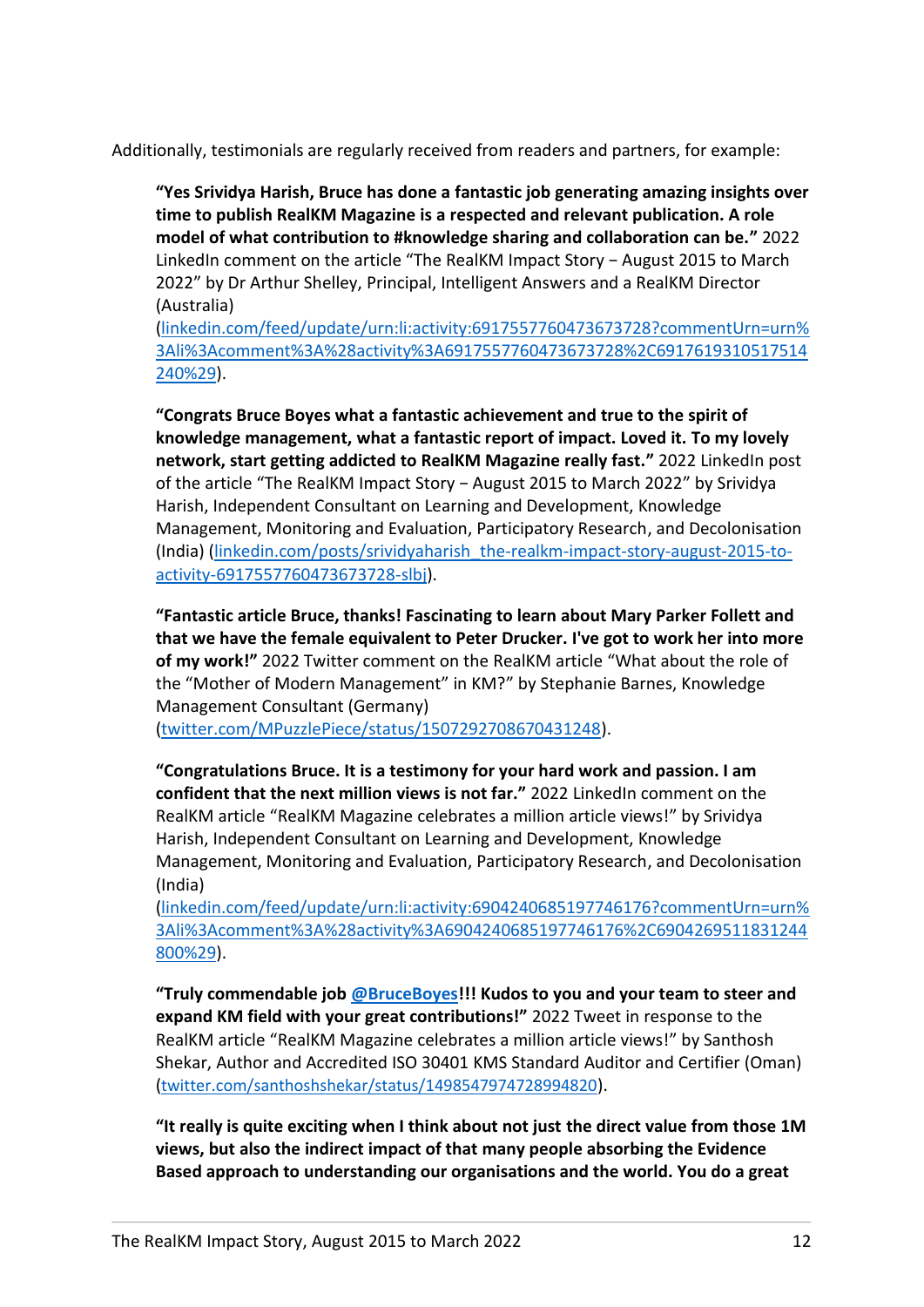**job of presenting not just facts but how we should arrive at them. The idea of that style of thinking rubbing off on thousands of middle senior managers and execs world wide gives me hope."** 2022 Facebook comment in response to the RealKM article "RealKM Magazine celebrates a million article views!" by Stuart French, Program Manager, Knowledge, Country Fire Authority (CFA) (Australia) [\(facebook.com/brboyes/posts/10162342894933868\)](https://www.facebook.com/brboyes/posts/10162342894933868).

**"I tell you what this is a fairly long read but chocka block full of brilliant insights, will be coming back to this post again thank you RealKM Magazine."** 2022 LinkedIn comment on the RealKM article "Critical Eye: Why those climate views can't be given equal voice and hearing" by Matt Treadwell, Information Specialist, The Cybrarian Limited (United Kingdom)

[\(linkedin.com/feed/update/urn:li:activity:6882468350358892544?commentUrn=urn%](https://www.linkedin.com/feed/update/urn:li:activity:6882468350358892544?commentUrn=urn%3Ali%3Acomment%3A%28activity%3A6882468350358892544%2C6882603562614996992%29) [3Ali%3Acomment%3A%28activity%3A6882468350358892544%2C6882603562614996](https://www.linkedin.com/feed/update/urn:li:activity:6882468350358892544?commentUrn=urn%3Ali%3Acomment%3A%28activity%3A6882468350358892544%2C6882603562614996992%29) [992%29\)](https://www.linkedin.com/feed/update/urn:li:activity:6882468350358892544?commentUrn=urn%3Ali%3Acomment%3A%28activity%3A6882468350358892544%2C6882603562614996992%29).

**"This sounds so much like common sense but it is truly astounding how uncommon common sense is. As usual a great article in RealKM Bruce."** 2021 Tweet in response to the RealKM article "Simplistic solutions to complex problems turns behavioural science into a dangerous pseudoscience (part 3): Why it's dangerous" by Srividya Harish, Knowledge Management Advisor and Learning and Development Specialist, Action Aid (India) ([twitter.com/Srividyaharish1/status/1450331499006345221?s=20](https://twitter.com/Srividyaharish1/status/1450331499006345221?s=20)).

**"BRILLIANT thank you Bruce. I was going through your tweets too this weekend as there were lots of great and useful information. I appreciate you sending these through."**2021 Tweet in response to the provision of links to RealKM articles summarising research in regard to communities of practice (CoPs), from Helen Blunden, Activate Learning Solutions (Australia) ([twitter.com/ActivateLearn/status/1442279991987687428?s=20](https://twitter.com/ActivateLearn/status/1442279991987687428?s=20)).

**"Interested in Knowledge Management (KM)? Our Team is always keeping up to date with new learnings from [@realkmmag](https://twitter.com/realkmmag) Check it out to catch some insights into KM!"** 2021 Tweet from Monitoring, Evaluation & Learning (MEL) at CGIAR (Global) ([twitter.com/MEL\\_CGIAR/status/1437702668009492488?s=20](https://twitter.com/MEL_CGIAR/status/1437702668009492488?s=20)).

**"Interesting article about AI and KM to create invented photos [@bruceboyes.](https://twitter.com/BruceBoyes) Might want to follow Bruce Boyes or check out the webpage [realkm.com/author/brboyes/](https://realkm.com/author/brboyes/) impressive experience related to KM. #ILD831 #KM."** 2021 Tweet from Megan, a participant in the Doctor of Education (Ed.D.) in Interdisciplinary Leadership Program at Creighton University (United States) ([twitter.com/MMK831831/status/1433222345351745542?s=20](https://twitter.com/MMK831831/status/1433222345351745542?s=20)).

**"Thank you Bruce Boyes well put KM feminist as Srividya Harish is championing and advocating this as part of KM4DEV Action Plan towards Decolonisation of Knowledge."** 2021 LinkedIn comment on the RealKM article "What about the role of the Mother of Modern Management in KM?" from Gladys Kemboi, Knowledge Management Advisor (Africa)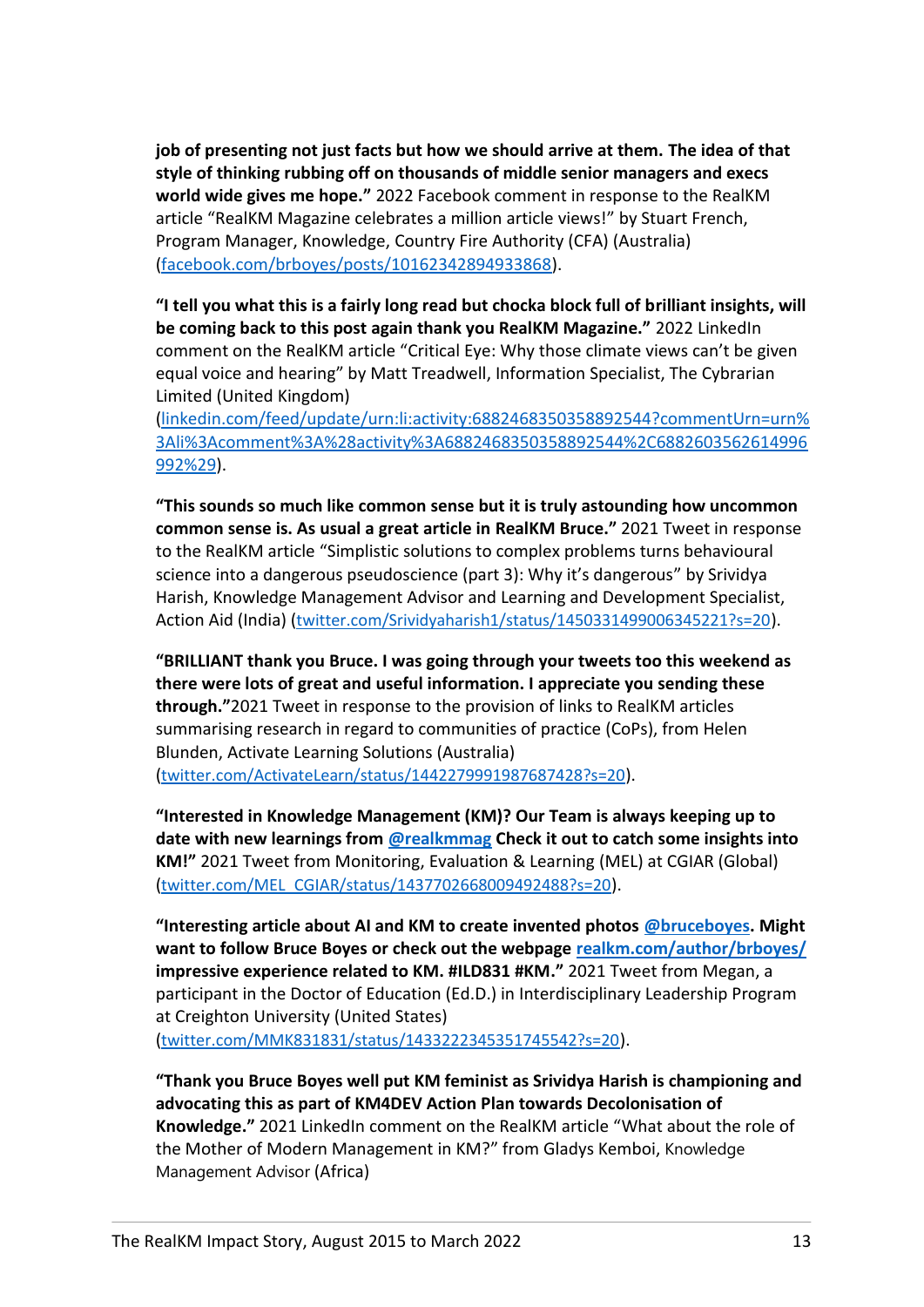[\(linkedin.com/feed/update/urn:li:activity:6838743440415707136?commentUrn=urn%](https://www.linkedin.com/feed/update/urn:li:activity:6838743440415707136?commentUrn=urn%3Ali%3Acomment%3A%28activity%3A6838743440415707136%2C6838770696605204481%29) [3Ali%3Acomment%3A%28activity%3A6838743440415707136%2C6838770696605204](https://www.linkedin.com/feed/update/urn:li:activity:6838743440415707136?commentUrn=urn%3Ali%3Acomment%3A%28activity%3A6838743440415707136%2C6838770696605204481%29) [481%29\)](https://www.linkedin.com/feed/update/urn:li:activity:6838743440415707136?commentUrn=urn%3Ali%3Acomment%3A%28activity%3A6838743440415707136%2C6838770696605204481%29).

**"Such an honour to support the most recognised and read KM Magazine in the world. Happy Birthday RealKM!"** 2021 LinkedIn comment on the RealKM article "Happy 6th anniversary RealKM Magazine!" by Stuart French, Program Manager, Knowledge, Country Fire Authority (CFA) (Australia) [\(linkedin.com/posts/stuartfrench\\_happy-6th-anniversary-realkm-magazine-activity-](https://www.linkedin.com/posts/stuartfrench_happy-6th-anniversary-realkm-magazine-activity-6833676379423420416-An3i)[6833676379423420416-An3i\)](https://www.linkedin.com/posts/stuartfrench_happy-6th-anniversary-realkm-magazine-activity-6833676379423420416-An3i).

**"Many thanks Bruce** − **and great action plan that you have put together."** 2021 LinkedIn comment on the RealKM article "What can KM4Dev and RealKM do to assist the decolonisation of knowledge and KM?" from Professor Gabriele Bammer, Integration and Implementation Sciences (i2S), Australian National University (ANU) (Australia)

[\(linkedin.com/feed/update/urn:li:activity:6800166931946188800?commentUrn=urn%](https://www.linkedin.com/feed/update/urn:li:activity:6800166931946188800?commentUrn=urn%3Ali%3Acomment%3A%28activity%3A6800166931946188800%2C6804284288117436416%29&replyUrn=urn%3Ali%3Acomment%3A%28activity%3A6800166931946188800%2C6804302002248663040%29) [3Ali%3Acomment%3A%28activity%3A6800166931946188800%2C6804284288117436](https://www.linkedin.com/feed/update/urn:li:activity:6800166931946188800?commentUrn=urn%3Ali%3Acomment%3A%28activity%3A6800166931946188800%2C6804284288117436416%29&replyUrn=urn%3Ali%3Acomment%3A%28activity%3A6800166931946188800%2C6804302002248663040%29) [416%29&replyUrn=urn%3Ali%3Acomment%3A%28activity%3A680016693194618880](https://www.linkedin.com/feed/update/urn:li:activity:6800166931946188800?commentUrn=urn%3Ali%3Acomment%3A%28activity%3A6800166931946188800%2C6804284288117436416%29&replyUrn=urn%3Ali%3Acomment%3A%28activity%3A6800166931946188800%2C6804302002248663040%29) [0%2C6804302002248663040%29\)](https://www.linkedin.com/feed/update/urn:li:activity:6800166931946188800?commentUrn=urn%3Ali%3Acomment%3A%28activity%3A6800166931946188800%2C6804284288117436416%29&replyUrn=urn%3Ali%3Acomment%3A%28activity%3A6800166931946188800%2C6804302002248663040%29).

**"Knowledge Cafè 16, well held by KM4Dev and RealKM magazine was a great opportunity for me to present our experiences in Iran about Knowledge Management development.** 2021 LinkedIn post on Knowledge Management for Development (KM4Dev) community Knowledge Cafè 16 from Navid Nezafati, knowledge management specialist and assistant professor at Shahid Beheshti University (SBU) (Iran) [\(linkedin.com/posts/navid-nezafati\\_knowledgemanagement](https://www.linkedin.com/posts/navid-nezafati_knowledgemanagement-knowledgemanagementabrinabrmiddleeast-activity-6801415242069901312-emMh)[knowledgemanagementabrinabrmiddleeast-activity-6801415242069901312-emMh\)](https://www.linkedin.com/posts/navid-nezafati_knowledgemanagement-knowledgemanagementabrinabrmiddleeast-activity-6801415242069901312-emMh).

**"Very insightful panel, it was worth to wake up at 4 am to watch and participate live! :-)"** 2021 LinkedIn post on the International Society for Knowledge Organization (ISKO) Singapore Chapter and RealKM Magazine virtual session on evidence-based knowledge management from Beto do Valle, Founder and Managing Partner of Impakt Consulting (Brazil) [\(linkedin.com/posts/betodovalle\\_video-recordings-and-materials](https://www.linkedin.com/posts/betodovalle_video-recordings-and-materials-from-isko-activity-6798265724285534208-4WEo)[from-isko-activity-6798265724285534208-4WEo\)](https://www.linkedin.com/posts/betodovalle_video-recordings-and-materials-from-isko-activity-6798265724285534208-4WEo).

**"Thanks to you Bruce! You've been a constant source of inspiration, insight and energy, helping us to connect to the global KM community and develop our support for KM practitioners. Much appreciated!"** and **"Bruce your support has been immense. Thank you."** 2021 LinkedIn comments in regard to the Chartered Institute of Library and Information Professionals (CILIP) knowledge management professional accreditation initiative from Nick Poole, CILIP CEO and Paul Corney, CILIP President (United Kingdom)

[\(linkedin.com/feed/update/urn:li:activity:6785447431283720192?commentUrn=urn%](https://www.linkedin.com/feed/update/urn:li:activity:6785447431283720192?commentUrn=urn%3Ali%3Acomment%3A%28activity%3A6785447431283720192%2C6785487792366600192%29&replyUrn=urn%3Ali%3Acomment%3A%28activity%3A6785447431283720192%2C6785488099351769088%29) [3Ali%3Acomment%3A%28activity%3A6785447431283720192%2C6785487792366600](https://www.linkedin.com/feed/update/urn:li:activity:6785447431283720192?commentUrn=urn%3Ali%3Acomment%3A%28activity%3A6785447431283720192%2C6785487792366600192%29&replyUrn=urn%3Ali%3Acomment%3A%28activity%3A6785447431283720192%2C6785488099351769088%29) [192%29&replyUrn=urn%3Ali%3Acomment%3A%28activity%3A678544743128372019](https://www.linkedin.com/feed/update/urn:li:activity:6785447431283720192?commentUrn=urn%3Ali%3Acomment%3A%28activity%3A6785447431283720192%2C6785487792366600192%29&replyUrn=urn%3Ali%3Acomment%3A%28activity%3A6785447431283720192%2C6785488099351769088%29) [2%2C6785488099351769088%29\)](https://www.linkedin.com/feed/update/urn:li:activity:6785447431283720192?commentUrn=urn%3Ali%3Acomment%3A%28activity%3A6785447431283720192%2C6785487792366600192%29&replyUrn=urn%3Ali%3Acomment%3A%28activity%3A6785447431283720192%2C6785488099351769088%29).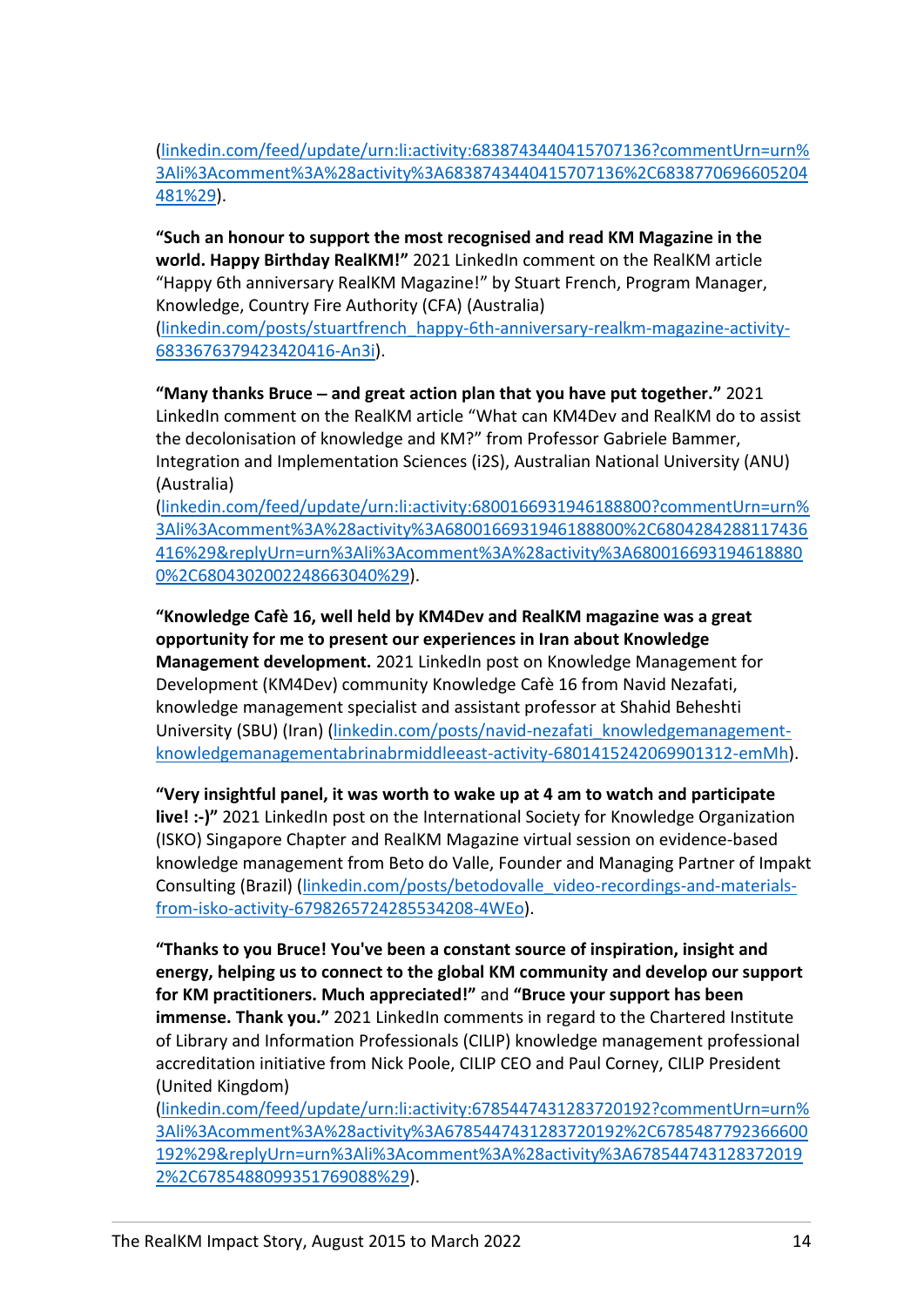**"Appreciate your support RealKM Magazine we have so many more listeners now at #BYNTK."** 2021 LinkedIn comment on the RealKM article "Because You Need to Know – Rory Huston" from Edwin K. Morris, president and founder of Pioneer Knowledge Services which produces the educational podcast "Because You Need to Know" (United States)

[\(linkedin.com/feed/update/urn:li:activity:6785050557817192448?commentUrn=urn%](https://www.linkedin.com/feed/update/urn:li:activity:6785050557817192448?commentUrn=urn%3Ali%3Acomment%3A%28activity%3A6785050557817192448%2C6785154940970110976%29) [3Ali%3Acomment%3A%28activity%3A6785050557817192448%2C6785154940970110](https://www.linkedin.com/feed/update/urn:li:activity:6785050557817192448?commentUrn=urn%3Ali%3Acomment%3A%28activity%3A6785050557817192448%2C6785154940970110976%29) [976%29\)](https://www.linkedin.com/feed/update/urn:li:activity:6785050557817192448?commentUrn=urn%3Ali%3Acomment%3A%28activity%3A6785050557817192448%2C6785154940970110976%29).

**"Great article. Real KM Magazine is always a good read with lots of handy tips and informative case studies."** 2021 LinkedIn comment on the RealKM article "Chartership – Rory Huston tracks the new route for KM practitioners" from Paul Burns, Knowledge Manager at Standard Life Assurance (United Kingdom)

[\(linkedin.com/feed/update/urn:li:activity:6776298280226832384?commentUrn=urn%](https://www.linkedin.com/feed/update/urn:li:activity:6776298280226832384?commentUrn=urn%3Ali%3Acomment%3A%28activity%3A6776298280226832384%2C6776483099359399936%29) [3Ali%3Acomment%3A%28activity%3A6776298280226832384%2C6776483099359399](https://www.linkedin.com/feed/update/urn:li:activity:6776298280226832384?commentUrn=urn%3Ali%3Acomment%3A%28activity%3A6776298280226832384%2C6776483099359399936%29) [936%29\)](https://www.linkedin.com/feed/update/urn:li:activity:6776298280226832384?commentUrn=urn%3Ali%3Acomment%3A%28activity%3A6776298280226832384%2C6776483099359399936%29).

**"Thank you RealKM Magazine for sharing great Insights especially on Education. Francis Kariuki Riak Yai Gatkuoth Nancy Nteyia I recommend you to read the article there are phenomenal insights on how KM principles contributes to SMART learning through knowledge exchange, mentorship, sharing our experiences and learning from each other."** 2020 LinkedIn comment on the RealKM article "MBRF webinar video: The role of knowledge management in achieving the UN Sustainable Development Goals" from Gladys Kemboi, Knowledge Management Specialist and Knowledge Broker (Africa)

[\(linkedin.com/feed/update/urn:li:activity:6729553387437867008?commentUrn=urn%](https://www.linkedin.com/feed/update/urn:li:activity:6729553387437867008?commentUrn=urn%3Ali%3Acomment%3A%28activity%3A6729553387437867008%2C6729583478062489600%29) [3Ali%3Acomment%3A%28activity%3A6729553387437867008%2C6729583478062489](https://www.linkedin.com/feed/update/urn:li:activity:6729553387437867008?commentUrn=urn%3Ali%3Acomment%3A%28activity%3A6729553387437867008%2C6729583478062489600%29) [600%29\)](https://www.linkedin.com/feed/update/urn:li:activity:6729553387437867008?commentUrn=urn%3Ali%3Acomment%3A%28activity%3A6729553387437867008%2C6729583478062489600%29).

**"I've been following the RealKM Magazine for the past few weeks now and I've noted their effort to collate knowledge Management Tools and Techniques in complex environments. One of such is Science Communication which I am currently going through in peace meal. As a researcher, this is definitely a paramount technique that I cannot afford to miss. Thanks much, keep sharing."** 2020 LinkedIn comment on the RealKM article "Science communication is more important than ever. Here are 3 lessons from around the world on what makes it work" from Francis Kariuki, Information Management Specialist (Africa)

[\(linkedin.com/feed/update/urn:li:activity:6732178802874568705?commentUrn=urn%](https://www.linkedin.com/feed/update/urn:li:activity:6732178802874568705?commentUrn=urn%3Ali%3Acomment%3A%28activity%3A6732178802874568705%2C6732221725850800128%29) [3Ali%3Acomment%3A%28activity%3A6732178802874568705%2C6732221725850800](https://www.linkedin.com/feed/update/urn:li:activity:6732178802874568705?commentUrn=urn%3Ali%3Acomment%3A%28activity%3A6732178802874568705%2C6732221725850800128%29) [128%29\)](https://www.linkedin.com/feed/update/urn:li:activity:6732178802874568705?commentUrn=urn%3Ali%3Acomment%3A%28activity%3A6732178802874568705%2C6732221725850800128%29).

**"I can't help but be proud of the front page shown on RealKM Magazine at the moment. Six really timely, accessible and scientifically sound articles on #KnowledgeManagement available for free, all because of the generosity of our patrons and the tireless work of editor Bruce Boyes."** 2020 LinkedIn comment from RealKM Magazine founder Stephen Bounds (Australia) [\(linkedin.com/posts/stephen](https://www.linkedin.com/posts/stephen-bounds_knowledgemanagement-km-work-activity-6707061700279058432-Hmia)[bounds\\_knowledgemanagement-km-work-activity-6707061700279058432-Hmia\)](https://www.linkedin.com/posts/stephen-bounds_knowledgemanagement-km-work-activity-6707061700279058432-Hmia).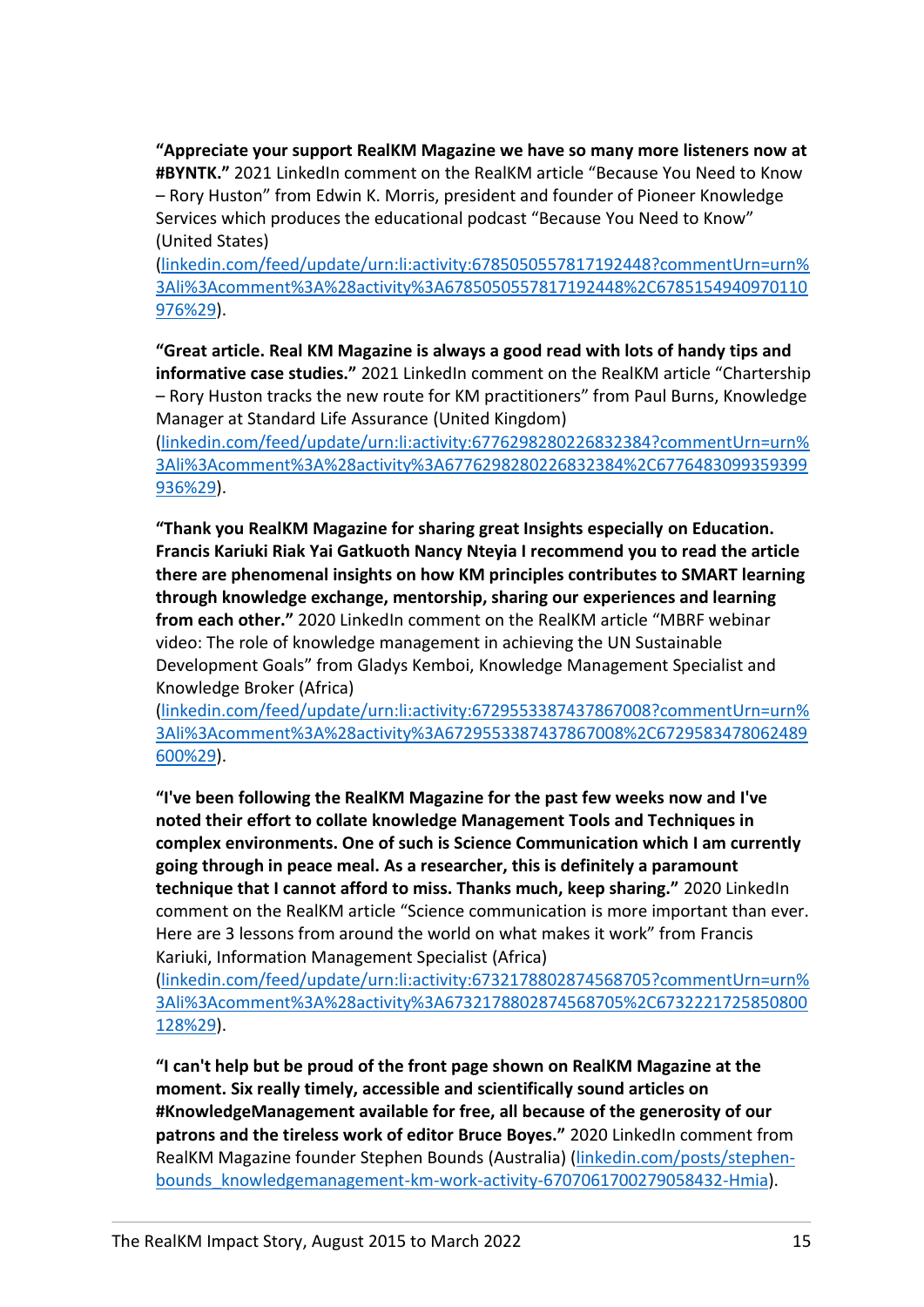**"I like it!"** 2020 LinkedIn comment on the RealKM article "Potential alternative approaches to evaluating knowledge management (KM) program performance" by Brett Patron CKM, Knowledge Management Specialist at Joint Enabling Capabilities Command, United States Air Force (United States)

[\(linkedin.com/feed/update/urn:li:activity:6733937447140511746?commentUrn=urn%](https://www.linkedin.com/feed/update/urn:li:activity:6733937447140511746?commentUrn=urn%3Ali%3Acomment%3A%28activity%3A6733937447140511746%2C6733952906724171777%29) [3Ali%3Acomment%3A%28activity%3A6733937447140511746%2C6733952906724171](https://www.linkedin.com/feed/update/urn:li:activity:6733937447140511746?commentUrn=urn%3Ali%3Acomment%3A%28activity%3A6733937447140511746%2C6733952906724171777%29) [777%29\)](https://www.linkedin.com/feed/update/urn:li:activity:6733937447140511746?commentUrn=urn%3Ali%3Acomment%3A%28activity%3A6733937447140511746%2C6733952906724171777%29).

**"Great job Bruce et al."** 2019 Facebook comment on the article "Happy fourth birthday RealKM Magazine!" by Paul Corney, knowledge management specialist and author, and 2019 winner of the prestigious CILIP Walford Award (United Kingdom) [\(facebook.com/781043535359030/posts/1630240830439292/?comment\\_id=1630306](https://www.facebook.com/781043535359030/posts/1630240830439292/?comment_id=1630306710432704) [710432704\)](https://www.facebook.com/781043535359030/posts/1630240830439292/?comment_id=1630306710432704).

**"What an awesome #km lineup!"** 2019 LinkedIn comment on the KM Asia 2019 conference post "All on the #KMasia stage Bruce Boyes Rajesh Dhillon Paul Corney John Hovell, PMP, CKM Bill Kaplan" by Kim Glover, Director of Knowledge Management (KM) for TechnipFMC (United States) [\(linkedin.com/feed/update/urn:li:activity:6521301857166508032/\)](https://www.linkedin.com/feed/update/urn:li:activity:6521301857166508032/).

**"Brilliant piece from Bruce Boyes on "dark side" KM - an aspect of ignorance management."** 2019 Facebook share of the article "The use of euphemisms as a "dark side" knowledge management tactic" by Patrick Lambe, Straits Knowledge (Singapore) [\(facebook.com/patrick.lambe1/posts/10157331413090127\)](https://www.facebook.com/patrick.lambe1/posts/10157331413090127).

**"I continue to be a patron of RealKM Magazine … Real KM provides solid, meaningful, and cutting edge content, analysis, and opinion that can only help you professionally and personally to excel in this evolving KM field."** 2018 Tweet from Bill Kaplan, knowledge management consultant and founder of Working Knowledge CSP, an international knowledge management consulting company (United States) [\(twitter.com/billkaplankm/status/1063837829963370496\)](https://twitter.com/billkaplankm/status/1063837829963370496).

**"I so appreciate seeing practical examples of very challenging problems and the thinking that lies behind them. #treasuretrove."** 2018 Tweet in response to the RealKM article "Case Study: How to overcome resistance and denial when engaging stakeholders" from Heidi Siwak, Education Officer, Ontario Ministry of Education (Canada) [\(twitter.com/HeidiSiwak/status/1043105056193691649\)](https://twitter.com/HeidiSiwak/status/1043105056193691649).

**"Great session by @BruceBoyes at KMSG18."** 2018 Tweet in response to the RealKM KMSG18 Conference Masterclass "Transforming mindsets - Leading the way with innovation" from Rajesh Dhillon, Regional Head, Head of Strategy Advisors Alliance Group (Singapore) [\(twitter.com/Rajesh\\_Dhillon/status/1035608190807724032\)](https://twitter.com/Rajesh_Dhillon/status/1035608190807724032).

**"Hello #KMSA @KholaneChauke @Refiloe13235467 Get your members to have a look at @realkmmag it is the best source of current #Knowledge thought #Leadership available!"** 2018 Tweet from Dr Arthur Shelley, Principal, Intelligent Answers (Australia) ([twitter.com/Metaphorage/status/1019742669705117697](https://twitter.com/Metaphorage/status/1019742669705117697)).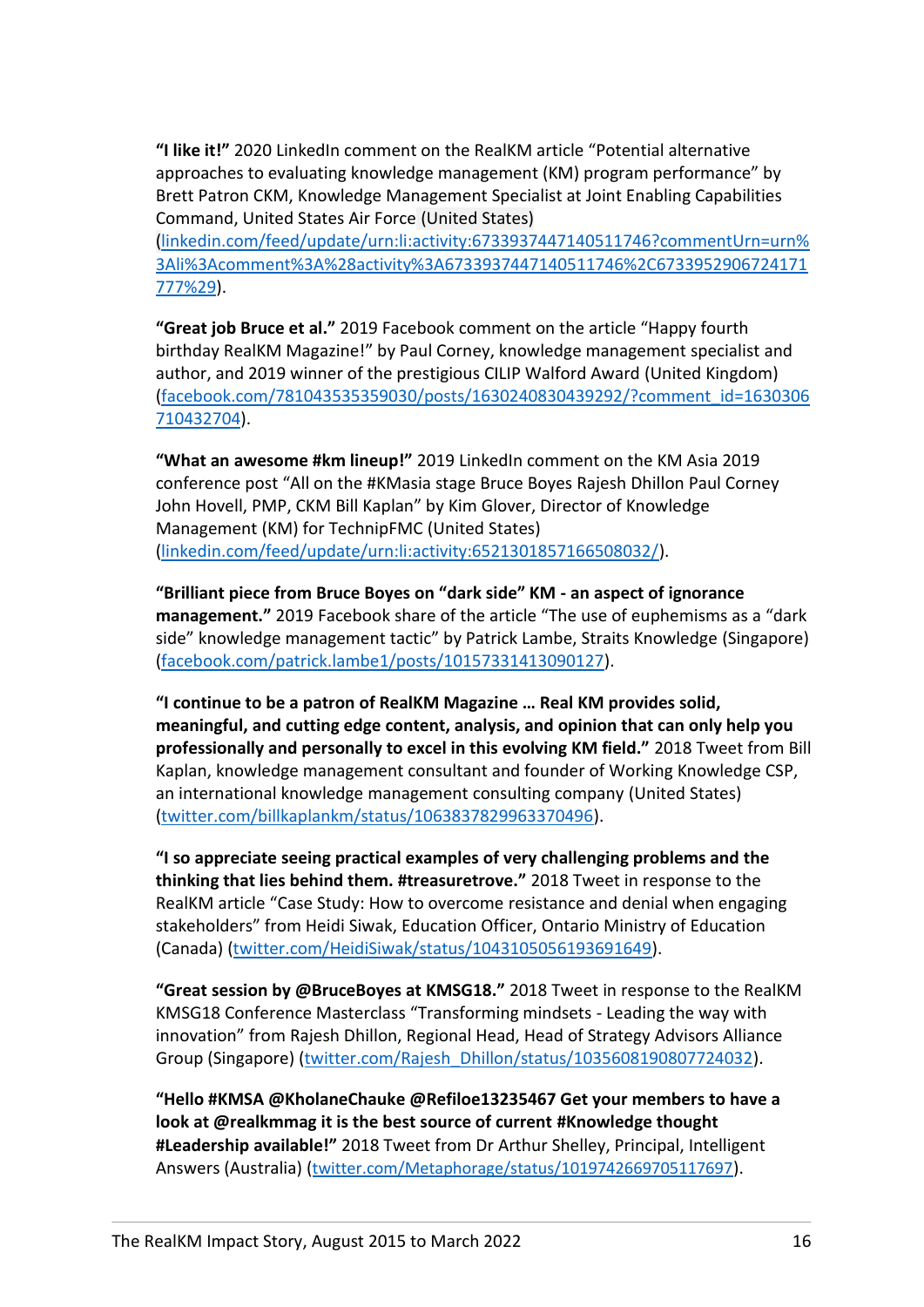**"Congrats on the anniversary of RealKM magazine. What a fantastic #KM service to the business and public service communities."** 2018 Tweet in response to the RealKM page "RealKM Magazine Patrons" by Stuart French, Program Manager, Knowledge, Country Fire Authority (CFA) (Australia) [\(twitter.com/DeltaKnowledge/status/1029889264366977024\)](https://twitter.com/DeltaKnowledge/status/1029889264366977024).

**"We are delighted to pitch in as a Gold Patron for the RealKM online magazine. We think the quality, consistency and depth of this resource for knowledge managers is unparalleled."** 2018 Tweet in response to RealKM's call for patrons, from Straits Knowledge (Singapore) ([twitter.com/straitsknow/status/984280796323352576](https://twitter.com/straitsknow/status/984280796323352576)).

**"Another great article by @BruceBoyes (I'm becoming a fan) regarding Fake News and the role of #KnowledgeManagement to also combat fake knowledge. Included are some weapons to arm yourself in defense for this World-wide Misinformation War."** 2018 Tweet in response to the RealKM article "US indicts Russians for fake news "information warfare": can knowledge management help the fight?" from Charles White, Deputy Chief Knowledge Officer at NASA's Jet Propulsion Laboratory (United States) [\(twitter.com/CharlesSpaceKM/status/1023376635876204544\)](https://twitter.com/CharlesSpaceKM/status/1023376635876204544).

**"Informative article here by @BruceBoyes on bridging gaps between research and practice - well worth the read!"** 2018 Tweet in response to the RealKM article "Knowledge brokers: connecting research and practice" from Sandra Walsh, agile software developer (Ireland)

[\(twitter.com/walsh\\_s\\_openxp/status/1023552448072429574\)](https://twitter.com/walsh_s_openxp/status/1023552448072429574).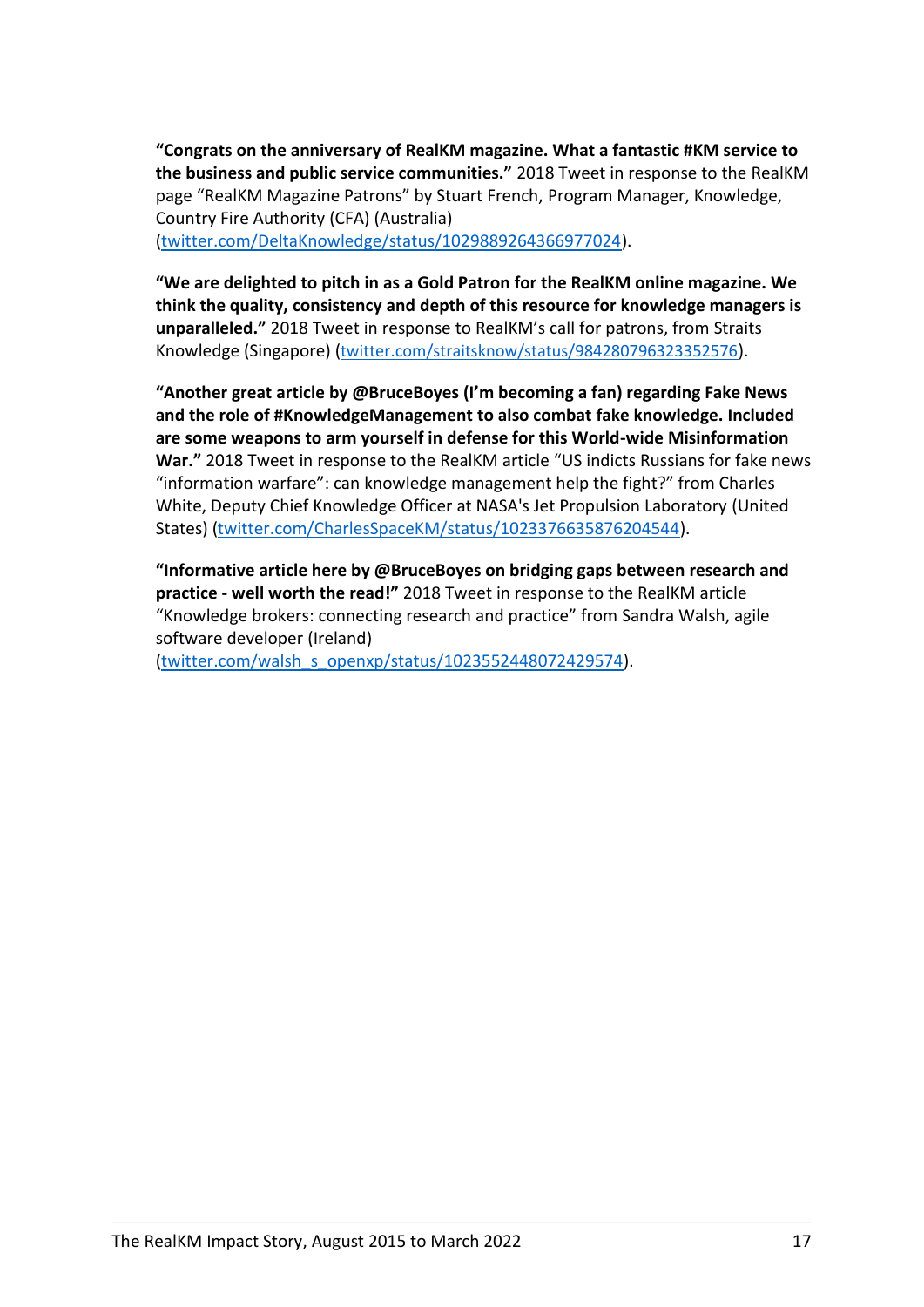### <span id="page-18-0"></span>**4. Appendices**

#### <span id="page-18-1"></span>*4.1. Appendix A. RealKM Cooperative*

RealKM Cooperative Limited is registered in the Australian Capital Territory as a Cooperative under Division 4 of the *Co-operatives (Adoption of National Law) Act 2012*.

Directors:

- Stephen Bounds
- Bruce Boyes
- Dr Arthur Shelley.

#### <span id="page-18-2"></span>*4.2. Appendix B. RealKM Magazine website and social media*

Screenshot of the updated *RealKM Magazine* homepage [\(realkm.com\)](https://realkm.com/):

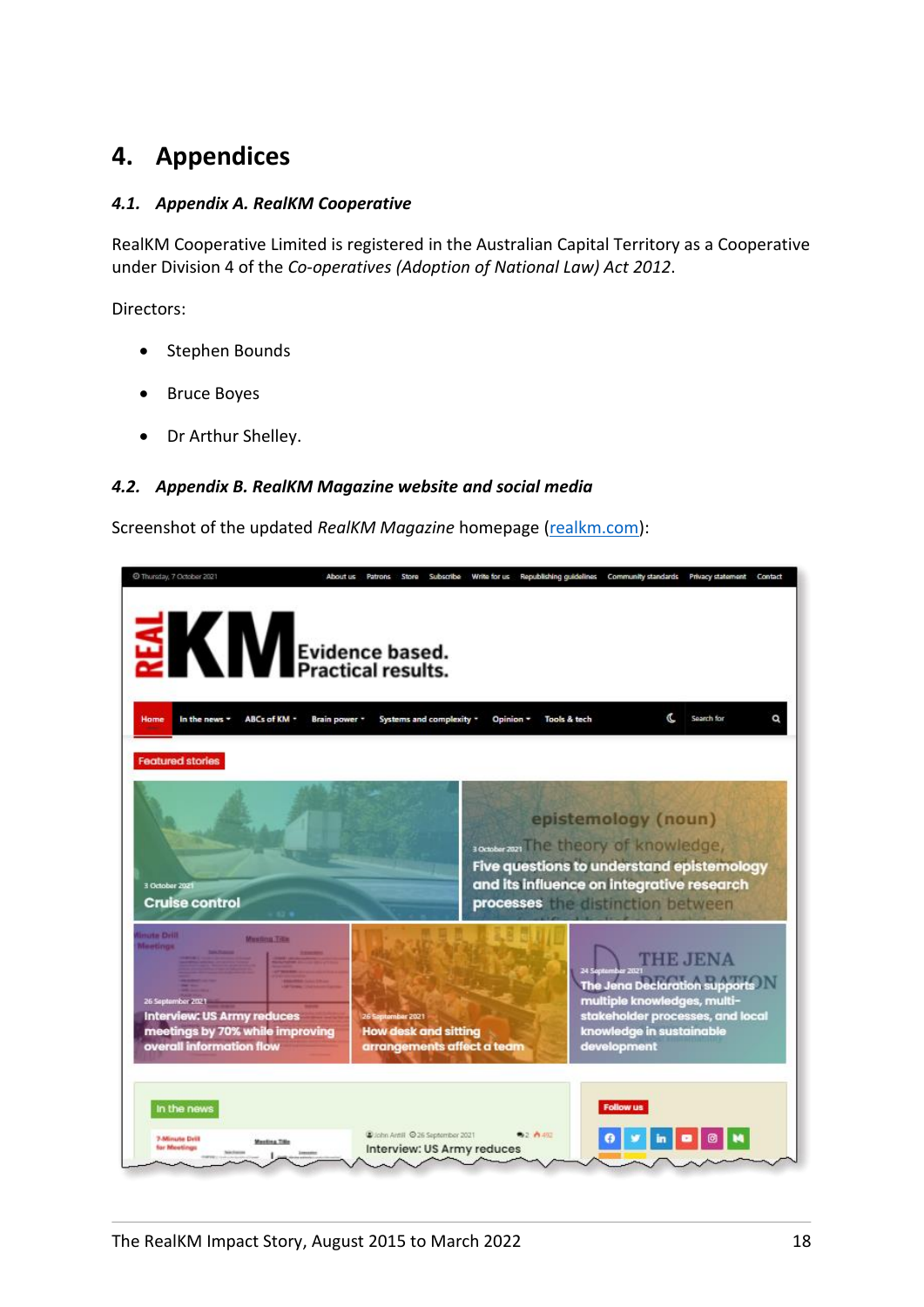RealKM social media channels:

- Medium [medium.com/@realkmmag](https://medium.com/@realkmmag)
- Twitter [twitter.com/realkmmag](https://twitter.com/realkmmag)
- LinkedIn [linkedin.com/company/realkm-magazine](https://www.linkedin.com/company/realkm-magazine)
- Facebook [facebook.com/realkmmagazine](https://www.facebook.com/realkmmagazine/)
- Instagram (newly established) [instagram.com/realkmmag](https://www.instagram.com/realkmmag/)
- YouTube (newly established) [youtube.com/channel/UCwL41ObuExd9n0z1OFuDUhQ](https://www.youtube.com/channel/UCwL41ObuExd9n0z1OFuDUhQ)

#### <span id="page-19-0"></span>*4.3. Appendix C. Awards won by RealKM Magazine*

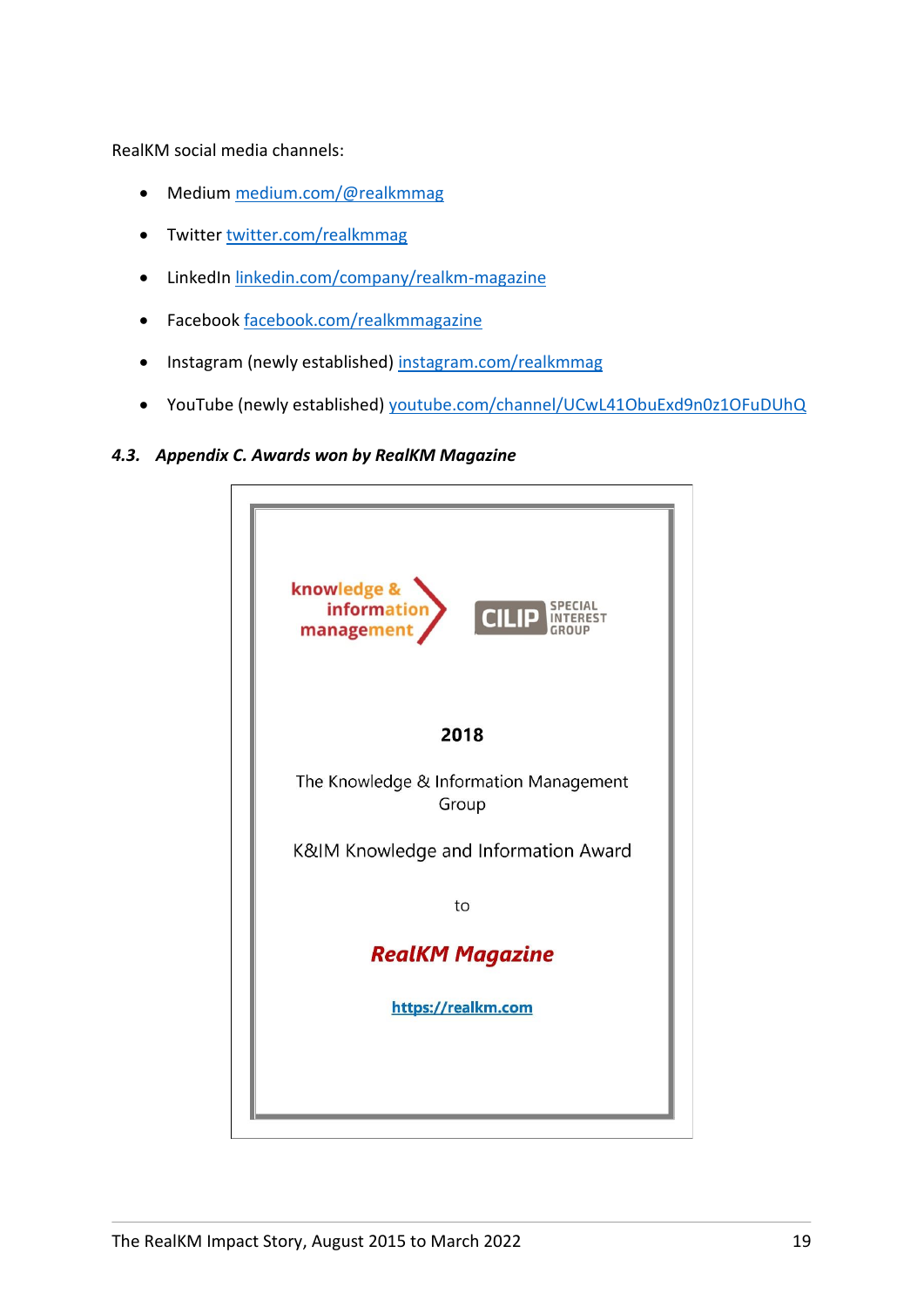

*4.4. Appendix D. RealKM Magazine website structure*

#### <span id="page-20-0"></span>**In the news**

- Book reviews and releases
- Top 100 most-discussed journal articles of the year
- The year in review

#### **ABCs of KM**

- Evidence-based knowledge management
- Professional accreditation for knowledge managers
- KM standards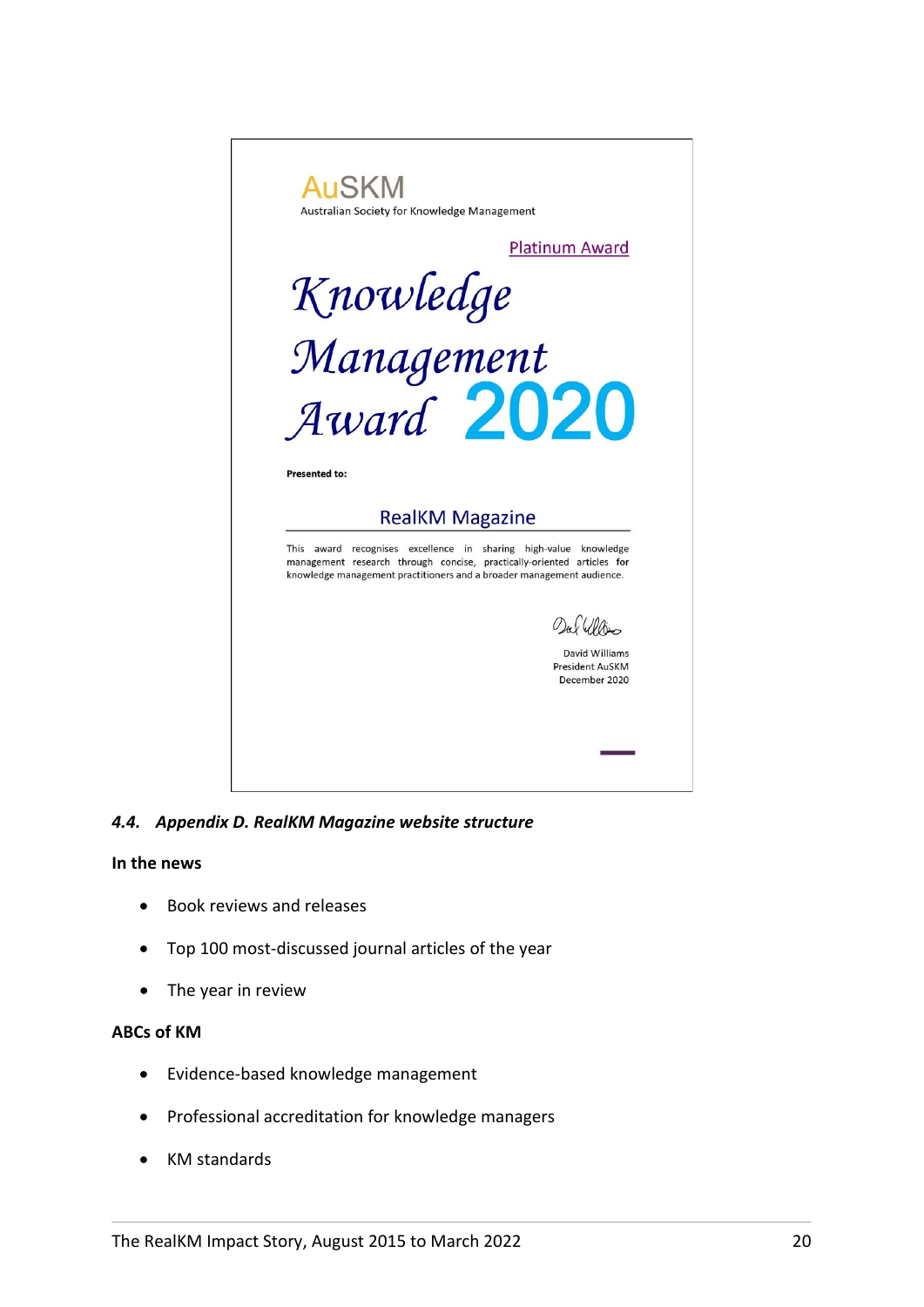- Knowledge visualisation series
- Decolonising knowledge and KM
- Knowledge withholding, hiding, and hoarding
- Lessons Learned Life Cycle
- Co-creative approaches to knowledge production and implementation series
- Cultural awareness in KM
- KM in international development
- Taking knowledge management to the next level
- Educating knowledge managers series
- KM in small and medium enterprises (SMEs)
- KM in the building and construction industries

#### **Brain power**

- Organization Management Rhythm series
- COVID-19 coronavirus pandemic
- Critical Eye
- The vital knowledge missing from Australia's bushfire crisis debates
- Stakeholder and community engagement
- Nudge theory
- Change hacks series
- Agile decision-making series
- Personality & technical knowledge management systems (TKMS) series
- The worst mental health killer you probably know nothing about

#### **Systems and complexity**

- Case studies in complexity series
- Getting to the heart of the problems with Boeing, Takata, and Toyota